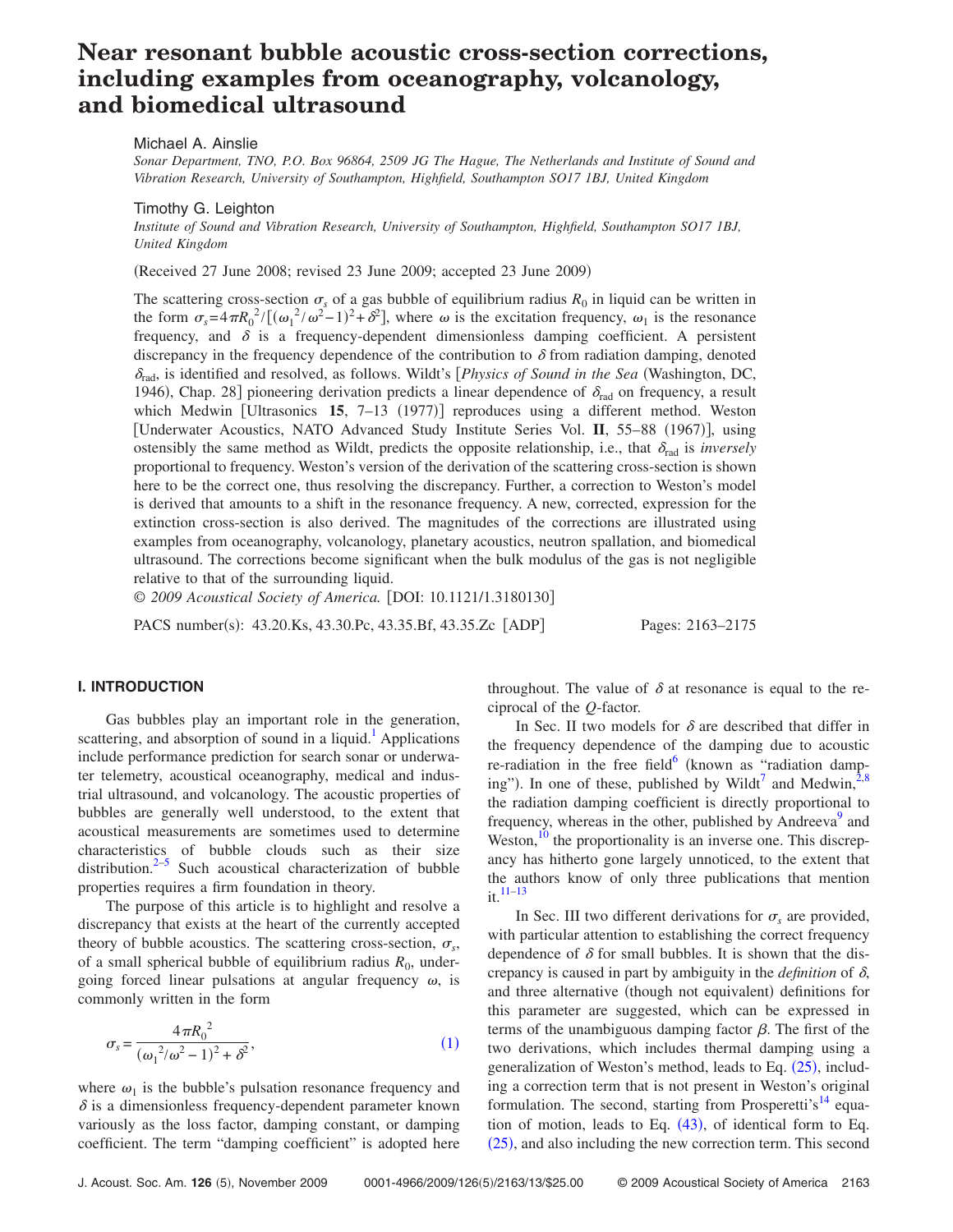derivation, which permits a more general damping factor, leads further to new expressions for the resonance frequency [Eq.  $(47)$  $(47)$  $(47)$ ] and extinction cross-section [Eq.  $(67)$  $(67)$  $(67)$ ]. The resulting expression for  $\sigma_s$  is compared with a reference solution due to Anderson, $^{15}$  which, unlike the other models considered, has no restriction on bubble size, and serves as ground truth for the situation involving only acoustic radiation losses. In Sec. IV the persistence of the discrepancy and its consequences for the extinction cross-section are discussed. The Andreeva–Weston model, shown in Sec. III to be the correct one, was last used in the open literature, to the best of the authors' knowledge, more than 40 years ago,  $10,11$  $10,11$  whereas the incorrect formulation is widely promulgated through standard reviews.  $1,16-18$  $1,16-18$  $1,16-18$ ) This is followed in Sec. V by a description of scenarios in which the magnitude of the required correction is not negligible, and conclusions are summarized in Sec. VI.

## **II. SCATTERING CROSS-SECTION: PUBLISHED RESULTS**

In this section some previously published results for the scattering cross-section of a single bubble are considered, stripping them of all forms of damping other than radiation damping. Thus, except where stated otherwise, the effects of viscosity (of the liquid) and thermal conduction (in the gas) are neglected. Surface tension at the boundary is also neglected. These assumptions are made for simplicity and clarity, in order to highlight the discrepancy in the radiation damping term. The publications form two groups, each adopting a different model for the frequency dependence of the radiation damping term.

#### **A. Wildt-Medwin (WM) model**

The first relevant publication is the volume edited by Wildt, Chap. 28 of which presents, for the first time, a detailed description of the response of a bubble to ensonification through resonance. Reference [7](#page-11-4) offers a clear physical insight into the important physical mechanisms that give rise to damping at and around the resonance frequency.

Wildt's derivation suggests that if acoustic re-radiation is the only loss mechanism, then  $\delta$  has a linear dependence on frequency. Specifically, Wildt's formula for the radiation damping coefficient is

<span id="page-1-0"></span>
$$
\delta_{\text{WM}}(\omega) = \frac{R_0}{c}\omega,\tag{2}
$$

where *c* is the speed of sound in the surrounding liquid. Equation  $(2)$  $(2)$  $(2)$  is used by Medwin<sup>8</sup> to describe the frequency dependence of radiation damping in Eq.  $(1)$  $(1)$  $(1)$ , and further promulgated by its use in landmark papers $12,19,20$  $12,19,20$  $12,19,20$  and standard reviews.<sup>1,[16–](#page-11-12)[18](#page-11-13)</sup> The use of  $\delta_{\text{WM}}(\omega)$  from Eq. ([2](#page-1-0)) in place of the radiation damping coefficient in Eq.  $(1)$  $(1)$  $(1)$  is referred to as constituting the WM model.

#### **B.** Andreeva–Weston (AW) model

A form of the damping coefficient that is less well known is derived by Weston<sup>10</sup> and appears for the first time

<span id="page-1-2"></span>

FIG. 1. (Color online) Theoretical damping coefficient vs equilibrium bubble radius for air bubbles in water at atmospheric pressure (0.1 MPa) for acoustic frequencies 1, 30, and 1000 kHz, calculated using (a) the Wildt-Medwin model and (b) the Andreeva-Weston model. The total damping is the black solid line and the contribution due to acoustic radiation is shown as a dash-dotted line (-.-). The remaining curves are for viscous and thermal damping, as indicated by the legend. The resonant bubble radius [denoted  $(R_0)_{\text{res}}$  is marked for each frequency using a vertical gray line (cyan online). This quantity is calculated here as the value of the equilibrium bubble radius  $R_0 = (R_0)_{\text{res}}$  that satisfies the condition  $\omega_0(R_0, \omega) = \omega$ , where  $\omega_0$  is given by Eq. ([23](#page-3-1)) [generalized to incorporate surface tension effects (Ref. [14](#page-11-10))].

(without derivation) in the work of Andreeva.<sup>9</sup> Although Weston does not introduce the variable  $\delta$  explicitly, his derivation of  $\sigma_s$  results in an expression that is consistent with Eq. ([1](#page-0-0)) only if the radiation damping coefficient is *inversely* proportional to frequency, that is, if  $\delta$  is replaced with  $\delta_{AW}$ , given by

<span id="page-1-1"></span>
$$
\delta_{AW}(\omega) = \frac{{\omega_1}^2 R_0}{c} \omega^{-1}.
$$
 (3)

The use of  $\delta_{AW}(\omega)$  from Eq. ([3](#page-1-1)) in place of the radiation damping coefficient in Eq.  $(1)$  $(1)$  $(1)$  is referred to as constituting the AW model. A graph similar to Fig. [1](#page-1-2) from Medwin's paper,<sup>[8](#page-11-5)</sup> showing the variation in the total damping coefficient with bubble radius  $R_0$  at three frequencies, is presented here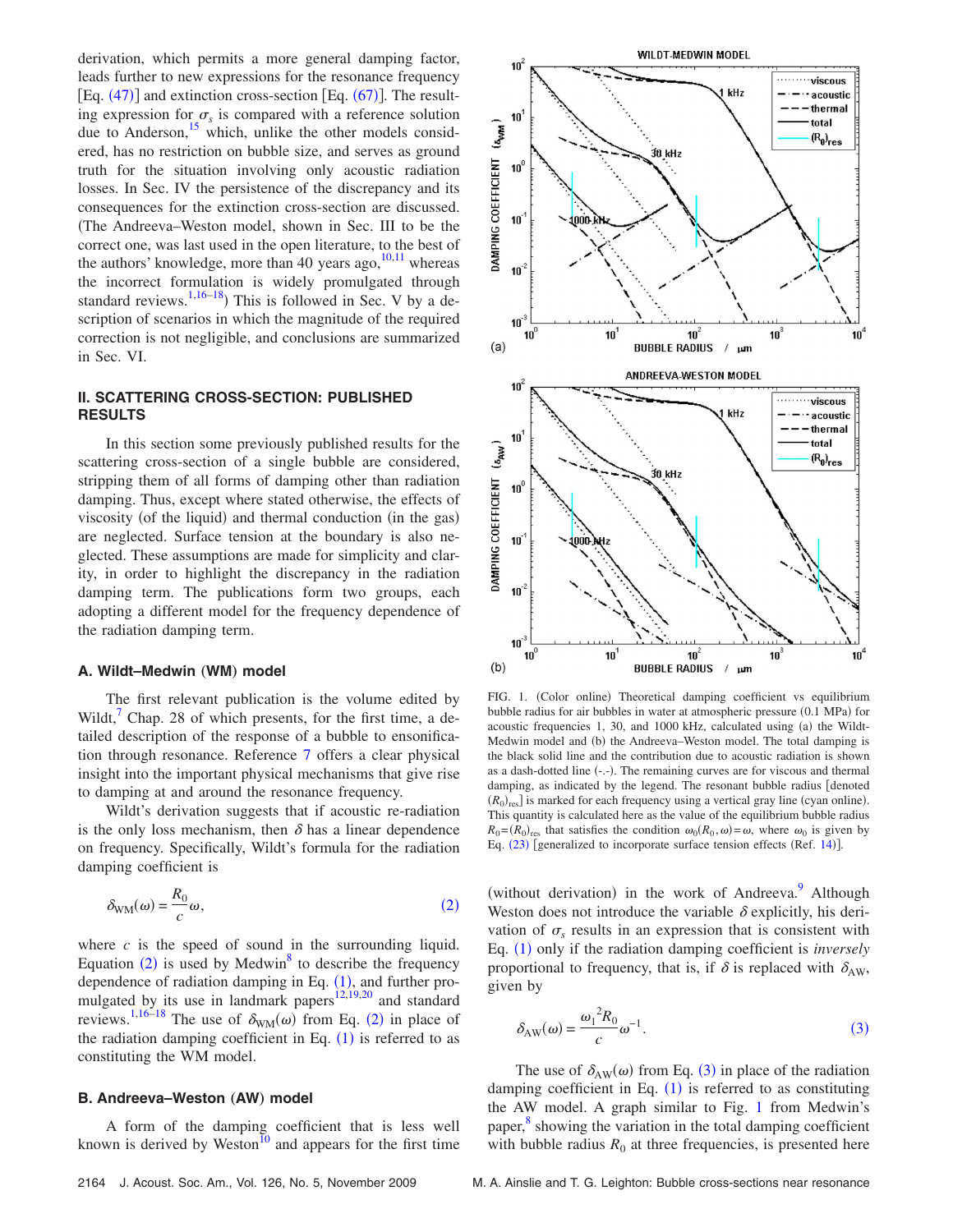as Fig.  $1(a)$  $1(a)$ , using Eq. ([2](#page-1-0)) for the radiation damping coefficient, proportional to  $R_0$ . Figure  $1(b)$  $1(b)$  shows the damping coefficient plotted in the same way, except that the contribution from acoustic radiation is calculated using Eq.  $(3)$  $(3)$  $(3)$ . Both graphs include viscous and thermal damping, as well as the effects of surface tension. The discrepancy between WM and AW models of radiation damping is apparent from the lower right portion of each solid curve, where the radiation damping term is dominant.

Apart from by Weston himself,  $11,21$  $11,21$  use of the AW model is rare. The only other publication the authors know of is that of Anderson and Hampton,<sup>12</sup> which presents three different equations for  $\sigma_s$ : first, their Eq. (54) (attributed by Anderson and Hampton<sup>12</sup> to Spitzer<sup>22</sup> and abbreviated here as AH-54), which Anderson and Hampton state is not valid away from resonance, and is identical to the WM model; second, a corrected version, AH-55, which is identical to the AW model; and third, AH-56, which includes additional effects due to viscous and thermal damping and forms the basis of their subsequent calculations of bubble attenuation vs frequency. Once stripped of these extra complications, AH-56 reduces not to AW but to WM, making AH-55 and AH-56 mutually inconsistent.

#### **III. SCATTERING CROSS-SECTION: THEORY**

Spherically symmetrical pulsations of a single gas bubble of negligible density in an infinite volume of liquid are considered. Except in Sec. III E the bubble radius is assumed to be small compared with the acoustic wavelength in the liquid. Perturbations to the bubble's radius are assumed small, permitting use of the methods of linear acoustics.

## **A. Damping factor**  $(\beta)$

Following Morfey, $^{23}$  the expression "damping factor" is used in this paper to refer to the parameter  $\beta$  in the equation of motion

<span id="page-2-0"></span>
$$
\ddot{X} + 2\beta \dot{X} + \omega_{\text{nat}}^2 X = 0,\tag{4}
$$

where the dots represent time derivatives and  $\omega_{nat}$  is the un-damped natural frequency. In the following Eq. ([4](#page-2-0)) is applied to the bubble, with *X* representing the departure of the bubble's radius *(R)* from its equilibrium value  $(X = R - R_0)$ . Considering further a sinusoidal forcing term of angular frequency  $\omega$ , and in general permitting  $\beta$  to vary with frequency,  $\beta \rightarrow \beta(\omega)$ , the equation of motion then becomes

<span id="page-2-1"></span>
$$
\ddot{R} + 2\beta(\omega)\dot{R} + K(\omega)(R - R_0) = F(\omega)e^{i\omega t},
$$
\n(5)

in which *R* is understood to be a complex variable and  $\beta$ , *K* are real parameters that are independent of time, representing resistive and elastic forces, respectively. Like  $\beta$ , the parameters *K* and *F* can also be functions of the forcing frequency  $\omega$ . The effect of inertia is included in the forcing term, so that

<span id="page-2-2"></span>
$$
Fe^{i\omega t} = -\frac{4\pi R_0^2}{m_{\text{RF}}^{\text{rad}}}P_F(t),\tag{6}
$$

where  $P_F$  is the external forcing pressure,  $m_{RF}^{\text{rad}}$  is the radiation mass in the radius-force frame, $\frac{1}{2}$  equal to three times the displaced liquid mass

<span id="page-2-3"></span>
$$
m_{\rm RF}^{\rm rad} = 4\,\pi \rho_0 R_0^3,\tag{7}
$$

<span id="page-2-4"></span>and  $\rho_0$  is the equilibrium density of the liquid.

The particular solution to Eq.  $(5)$  $(5)$  $(5)$  is

$$
R = R_0 + \frac{F}{K - \omega^2 + 2i\beta\omega}e^{i\omega t},
$$
\n(8)

<span id="page-2-5"></span>and hence

$$
|R - R_0|^2 = \frac{|F|^2 / \omega^4}{(K/\omega^2 - 1)^2 + (2\beta/\omega)^2}.
$$
 (9)

If the term  $2\beta/\omega$  is small, then the maximum response occurs when  $\omega$  is equal to  $\sqrt{K}$ , which means that *K* may be approximated in Eq.  $(9)$  $(9)$  $(9)$  by the square of the resonance frequency  $(K \approx \omega_1^2)$ . If this substitution is made, the similarity between the denominators of Eq.  $(9)$  $(9)$  $(9)$  (the radial excursion) and Eq. ([1](#page-0-0)) (the scattering cross-section) makes it tempting to assume further that  $\delta$  is equal to  $2\beta/\omega$ , but is it correct to do so? It turns out there is no simple answer to this question, as the true relationship between  $\delta$  and  $\beta$  depends on the precise definition of  $\delta$ , which is explored further below.

## B. Derivation of the damping coefficient  $(\delta)$ , based on **Weston**

The following derivation follows the method of Weston,<sup>10</sup> generalized by replacing the specific heat ratio  $(\gamma)$ with a complex polytropic index (denoted  $\Gamma$ ). Consider a plane wave  $p_i$  of pressure amplitude  $A$  and angular frequency  $\omega$ :

$$
p_i = A \exp[i\omega(t - x/c)], \qquad (10)
$$

<span id="page-2-6"></span>incident on a spherical bubble placed with its center at the origin such that the factor  $F$  in Eq.  $(5)$  $(5)$  $(5)$  is given by

<span id="page-2-7"></span>
$$
F = -\frac{A}{\rho_0 R_0} \tag{11}
$$

<span id="page-2-8"></span>and

$$
P_F = p_i(x=0) = A \exp(i\omega t). \tag{12}
$$

Assume that the scattered wave  $p<sub>s</sub>$  is a spherical one of amplitude  $|B|/r$ , such that

$$
p_s = (B/r) \exp[i\omega(t - r/c)], \qquad (13)
$$

<span id="page-2-9"></span>where  $r$  is the distance from the origin. The scattering crosssection  $\sigma_s$  can then be defined in terms of the ratio  $B/A$  as

<span id="page-2-10"></span>
$$
\sigma_s \equiv 4\pi |B/A|^2,\tag{14}
$$

Weston's derivation for this ratio is now followed. Euler's equation relates  $p<sub>s</sub>$  to the radial component of particle velocity *u*: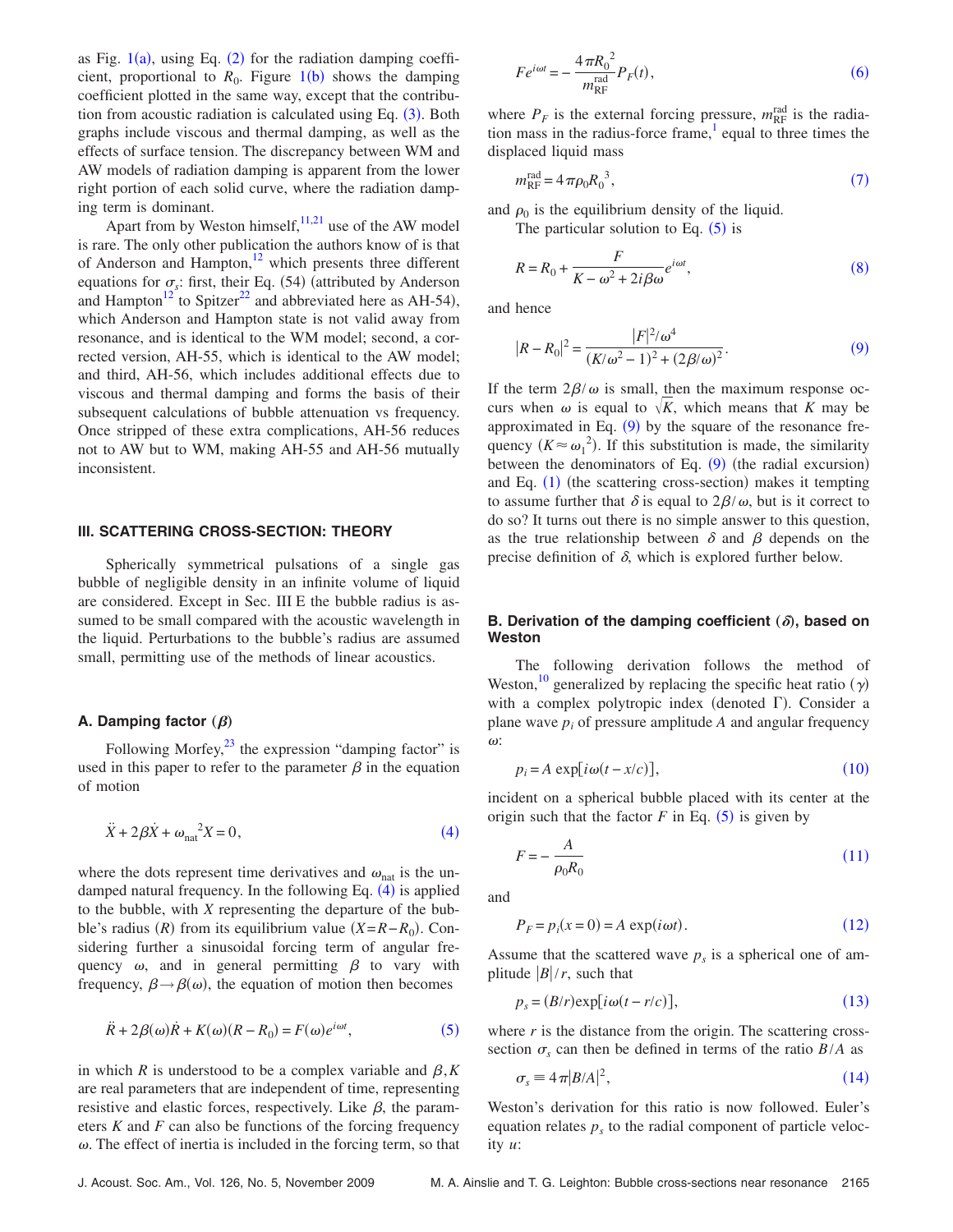<span id="page-3-2"></span>
$$
-\frac{\partial p_s}{\partial r} = \rho_0 \frac{\partial u}{\partial t}.
$$
\n(15)

Substituting Eq.  $(13)$  $(13)$  $(13)$  into Eq.  $(15)$  $(15)$  $(15)$  relates the particle velocity in the liquid at distance *r* from the bubble center to the acoustic pressure associated with the spherical radiated field,  $p_s(r)$ , giving

<span id="page-3-3"></span>
$$
u(r) = \left(1 - \frac{i}{\omega r/c}\right) \frac{p_s(r)}{\rho_0 c},\tag{16}
$$

which, when evaluated at the bubble wall, relates the scattered amplitude to the rate of change of bubble volume *V* assuming that departures from the bubble's rest radius are small)

<span id="page-3-4"></span>
$$
\frac{B}{R_0^2}(1+i\omega R_0/c)\exp[i\omega(t-R_0/c)] = \frac{i\omega\rho_0}{4\pi R_0^2}\frac{\mathrm{d}V}{\mathrm{d}t}.\tag{17}
$$

An expression for d*V*/d*t* can be found by differentiating the polytropic relationship between pressure and volume *PV* =constant, where  $\Gamma$  is the complex polytropic index of the air bubble<sup>17,[24](#page-11-21)</sup>). If the hydrostatic pressure is  $P_0$  and the acoustic pressure inside the bubble is  $p<sub>b</sub>$ , such that the total interior pressure is  $P_0 + p_b$ , the result is

$$
dV/dt = -i\omega p_b V_0 / \Gamma P_0,\tag{18}
$$

<span id="page-3-5"></span>where  $V_0$  is the unperturbed bubble volume. Substituting for  $dV/dt$  in Eq.  $(17)$  $(17)$  $(17)$  and rearranging for the interior acoustic pressure

<span id="page-3-6"></span>
$$
p_b = 4\pi \frac{\Gamma P_0 B}{\rho_0 V_0 \omega^2} (1 + i\omega R_0/c) \exp[i\omega (t - R_0/c)].
$$
 (19)

In the absence of surface tension, this pressure must equal the sum of the incident and scattered fields [using Eqs.  $(10)$  $(10)$  $(10)$ and  $(13)$  $(13)$  $(13)$ ]:

<span id="page-3-7"></span>
$$
p_b = \left(A + \frac{B}{R_0} e^{-i\omega R_0/c}\right) e^{+i\omega t}.\tag{20}
$$

Equating the right hand sides of Eqs.  $(19)$  $(19)$  $(19)$  and  $(20)$  $(20)$  $(20)$ , and solving for the ratio  $B/A$ , the result is (introducing the shorthand  $\varepsilon$  for  $\omega R_0/c$ )

<span id="page-3-8"></span>
$$
\frac{B}{A} = \frac{R_0}{[(1+i\varepsilon)\Omega^2/\omega^2 - 1]e^{-i\varepsilon}},\tag{21}
$$

<span id="page-3-9"></span>where  $\Omega$  is a complex parameter given by the equation

$$
\Omega(R_0, \omega)^2 = 4\pi \frac{\Gamma(R_0, \omega) P_0 R_0}{\rho_0 V_0(R_0)},
$$
\n(22)

the real part of which is closely related to the pulsation resonance frequency. Specifically, if  $\Gamma$  is real and independent of frequency which occurs for both isothermal and adiabatic pulsations), then  $\Omega$  is equal to the bubble's natural frequency. For example, in the adiabatic case  $\Gamma$  and  $\Omega$  are equal to the specific heat ratio and the Minnaert frequency, $^{25}$  respectively.

To proceed further, the following variables are defined

$$
\omega_0(R_0,\omega) \equiv \sqrt{\text{Re}[\Omega(R_0,\omega)^2]}
$$
 (23)

<span id="page-3-1"></span>and

<span id="page-3-10"></span>
$$
\beta_{\text{th}}(R_0, \omega) \equiv \frac{\text{Im}[\Omega(R_0, \omega)^2]}{2\omega}.
$$
\n(24)

The variable  $\omega_1$  was introduced earlier as the "resonance" frequency" but not properly defined. The new variable  $\omega_0$ plays a similar role and can be thought of as a more rigorously defined version of the same variable, though it is more closely related to the natural frequency than the resonance frequency. Wherever the symbol  $\omega_0$  is used below, it is always in the sense of Eq.  $(23)$  $(23)$  $(23)$ .

With these definitions, from Eq.  $(21)$  $(21)$  $(21)$  the following generalization of Weston's expression for the scattering crosssection is obtained:

<span id="page-3-0"></span>
$$
\sigma_s = \frac{4\pi R_0^2}{\left(\frac{\omega_0^2}{\omega^2} - 1 - 2\frac{\beta_{\text{th}}}{\omega}\varepsilon\right)^2 + \delta_{\text{AW}}(\omega)^2},\tag{25}
$$

<span id="page-3-11"></span>where

$$
\delta_{AW}(\omega) \equiv \text{Im} \, \frac{p_i(0)}{p_s(R_0)} = 2 \frac{\beta_{th}}{\omega} + \frac{\omega_0^2}{\omega^2} \varepsilon. \tag{26}
$$

If thermal effects are neglected (implying that  $\omega_0 = \omega_{nat}$  and  $\beta_{th}$ =0), Equation ([25](#page-3-0)) simplifies to the AW model with  $\omega_1$ equal to  $\omega_{\text{nat}}$ . The correction term  $-2\beta_{\text{th}}\epsilon/\omega$  in the denominator of Eq.  $(25)$  $(25)$  $(25)$  [amounting to a fractional correction to the resonance frequency of  $\beta_{\text{th}}(\omega_0) R_0 / c$  is new.

Wildt's derivation makes the same assumptions and follows an almost identical procedure as Weston's, so why does it result in a different expression for  $\delta$  [Eq. ([2](#page-1-0))]? A close look at Wildt's derivation reveals a subtle error on p. 462. The error occurs in the step from Wi-17 to Wi-22, where the abbreviation Wi-*n* indicates Eq. (*n*) from Ref. [7.](#page-11-4) Specifically, although Wi-13, Wi-16, and Wi-17 are correct to first order in  $\varepsilon$ , a missing *second* order term is required for the step to Wi-22. To illustrate the nature and importance of this missing term, the expansion  $exp(-i\varepsilon) = 1 - i\varepsilon - \varepsilon^2 / 2 + O(\varepsilon^3)$  is substituted in Eq.  $(21)$  $(21)$  $(21)$  to obtain

<span id="page-3-12"></span>
$$
\frac{B}{A} = \frac{R_0}{\Omega^2/\omega^2 - 1 + \varepsilon^2(\Omega^2/\omega^2 + 1)/2 + i\varepsilon + O(\varepsilon^3)}.\tag{27}
$$

Substituting Eq.  $(27)$  $(27)$  $(27)$  in Eq.  $(14)$  $(14)$  $(14)$  gives Eq.  $(25)$  $(25)$  $(25)$  to this order of accuracy, again consistent with the AW model.

One might conclude from this that Wildt's equation for  $\delta$ [Eq.  $(2)$  $(2)$  $(2)$ ] is incorrect. Indeed, if  $\delta$  is defined through Eq.  $(1)$  $(1)$  $(1)$ , that would seem to be the only *possible* conclusion. In order to be unambiguous, however, such a definition of  $\delta$  requires the resonance frequency  $\omega_1$  to be defined first. Both national<sup>26</sup> and international<sup>27</sup> standards provide different definitions of resonance frequency to choose from, depending on the type of resonance (peak response of, for example, scattered pressure, or bubble wall velocity, or displacement) each leading to a different  $\delta$ . The most obvious choice for the present purpose would be to define the resonance frequency as the frequency that maximizes  $\sigma_s$ , but this choice leads to an internal contradiction, because this frequency *cannot* be equal to  $\omega_1$  $\omega_1$  in Eq. (1) unless the derivative  $\delta'(\omega)$  vanishes at  $\omega = \omega_1$ . The issue of the resonance frequency is addressed in Sec. III D, but here a second interpretation is considered,

2166 J. Acoust. Soc. Am., Vol. 126, No. 5, November 2009 M. A. Ainslie and T. G. Leighton: Bubble cross-sections near resonance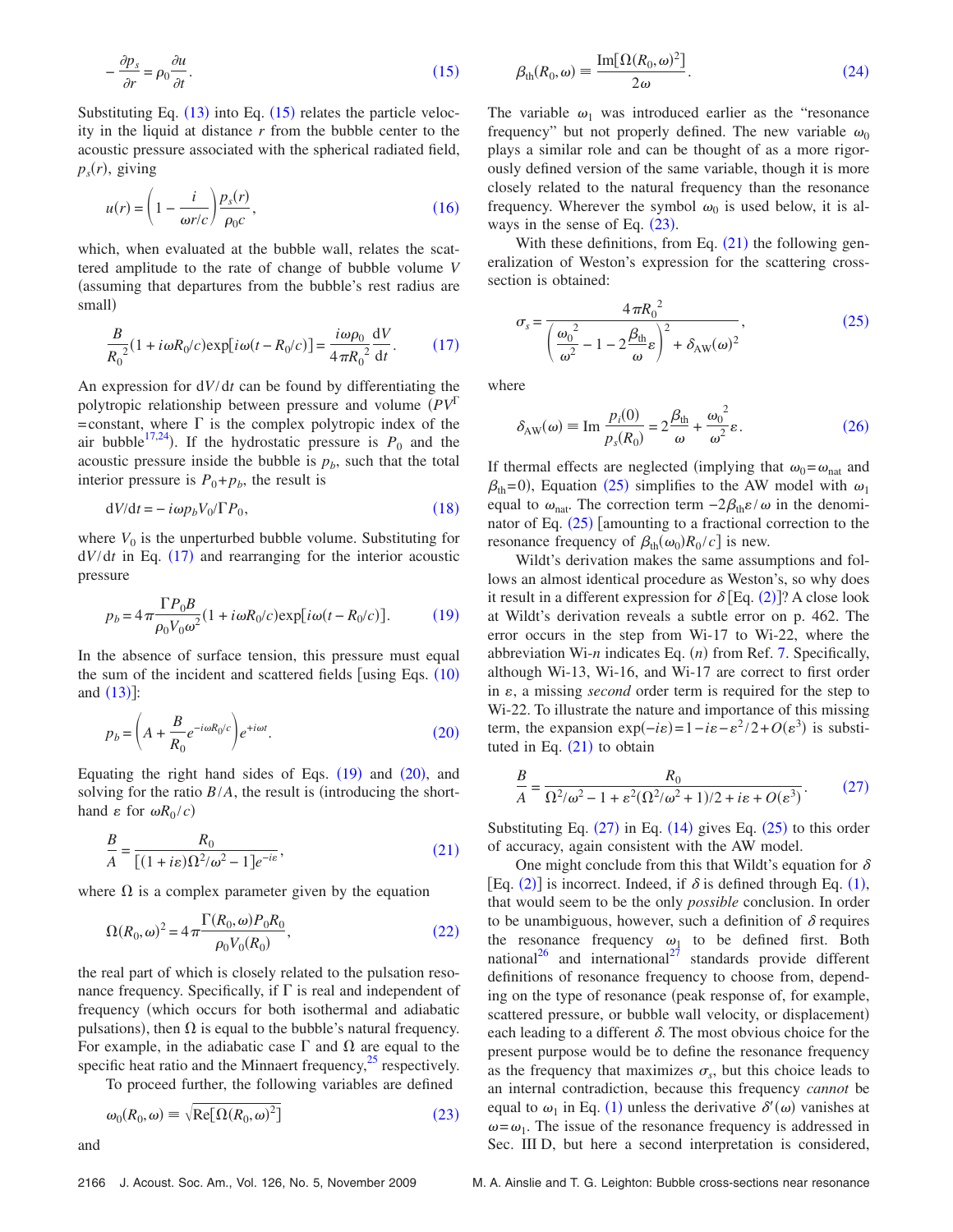based on Wildt's implied definition (from Wi-32) as the imaginary part of the ratio of  $R_0$  to the scattering amplitude. Denoting this quantity  $\delta_{\text{Width}}$ :

<span id="page-4-0"></span>
$$
\delta_{\text{Width}}(\omega) \equiv \text{Im} \, \frac{R_0}{B/A},\tag{28}
$$

<span id="page-4-1"></span>so that

$$
\delta_{\text{Width}}(\omega) = \text{Im}\left(\frac{p_i(0)}{p_s(R_0)}e^{-ie}\right). \tag{29}
$$

With this definition it follows [by substituting Eq.  $(21)$  $(21)$  $(21)$  into Eq.  $(28)$  $(28)$  $(28)$ ] that

<span id="page-4-2"></span>
$$
\delta_{\text{Width}}(\omega) = \left(2\frac{\beta_{\text{th}}}{\omega} + \frac{\omega_0^2}{\omega^2}\varepsilon\right)\cos\varepsilon - \left(\frac{\omega_0^2}{\omega^2} - 1 - 2\frac{\beta_{\text{th}}}{\omega}\varepsilon\right)\sin\varepsilon
$$

$$
= 2\frac{\beta_{\text{th}}}{\omega} + \varepsilon + \frac{\beta_{\text{th}}}{\omega}\varepsilon^2 - \frac{1}{6}\left(2\frac{\omega_0^2}{\omega^2} + 1\right)\varepsilon^3 + O(\varepsilon^4) \quad (30)
$$

and

<span id="page-4-3"></span>
$$
\sigma_s = \frac{4\pi R_0^2}{\left(\frac{\omega_0^2}{\omega^2} - 1\right)^2 + \delta_{\text{Wildt}}^2 + \left(\frac{\omega_0^4}{\omega^4} - 1\right) \varepsilon^2 + O(\varepsilon^2 \delta_{\text{Wildt}}^2)},
$$
\n(31)

replacing Wi-34, which is missing the term  $(\omega_0^4 / \omega^4 - 1)\varepsilon^2$ .

The physics underlying the source of these discrepancies is illustrated by Eq.  $(16)$  $(16)$  $(16)$ . The ratio of the local scattered pressure field to the local particle velocity contains both real and imaginary parts [through substitution of Eq.  $(13)$  $(13)$  $(13)$  into Eq. ([15](#page-3-2))]. At the limit of  $r \rightarrow \infty$ , this ratio is real and equal to the impedance of a plane wave, the pressure and velocity are in phase, and indeed locally the wavefront appears planar at *r*  $\rightarrow \infty$ . At the limit of  $r \rightarrow 0$ , they would be  $\pi/2$  out of phase, but this limit cannot be achieved because the bubble wall prevents one tracking back from  $r \rightarrow \infty$  to  $r \rightarrow 0$ . On such a track the magnitude and phase of the ratio of  $p_s$  to  $u$  changes from the  $r \rightarrow \infty$  value, the phase difference increasing towards  $\pi/2$  without reaching it. The discrepancy lies in the order to which one approximates by how much the magnitude and phase of the ratio differs from the  $r \rightarrow 0$  value. This is made clear by the way the  $\varepsilon = \omega R_0 / c$  terms enter the derivation of Prosperetti:<sup>14</sup> the amplitude term  $\varepsilon/(1+\varepsilon^2)^{1/2}$  is retained to second order (equations 3.102, 3.105, and 4.190) of Ref. [1](#page-11-0)).

It is shown above that, after correcting the error in Wildt's derivation, the results of Wildt<sup>7</sup> and Weston<sup>10</sup> are consistent. It now remains to investigate how Medwin, $<sup>2</sup>$  who</sup> uses the damping model of Devin, $28$  independently reproduces Wildt's original (uncorrected) result, thus creating a second discrepancy, this time between Weston $10$  and Medwin.<sup>2[,8](#page-11-5)</sup> Prosperetti's<sup>14</sup> formulation is now used to address this remaining discrepancy.

### **C. Alternative derivation of the damping coefficient, based on Prosperetti**

Building on the work of Smith, $^{29}$  Devin<sup>28</sup> derives an equation of motion for the bubble volume that includes effects of viscous, thermal, and acoustic damping. Prosperetti<sup>14</sup> derives an equation of motion for the bubble radius, including  $O(\varepsilon^2)$  correction terms to Devin's equation, that can be written (in the present notation) as

<span id="page-4-4"></span>
$$
\ddot{R} + 2\beta \dot{R} + K(R - R_0) = -\frac{A}{\rho_0 R_0} e^{+i\omega t},
$$
\n(32)

where (neglecting effects of surface tension for consistency with Sec. III B)

<span id="page-4-5"></span>
$$
K = \omega_0^2 + \frac{\varepsilon^2}{1 + \varepsilon^2} \omega^2,\tag{33}
$$

<span id="page-4-6"></span>
$$
\beta = \beta_0 + \frac{\varepsilon}{1 + \varepsilon^2} \frac{\omega}{2}
$$
\n(34)

and  $\beta_0$  is the contribution to the damping factor  $\beta$  from mechanisms other than acoustic radiation. For example, the combined contribution from shear viscosity  $\mu$  and thermal losses would be  $\beta_0 = \beta_{\text{th}} + 2\mu/\rho_0 R_0^2$  (Refs. [14](#page-11-10) and [30](#page-11-27)).]

The input impedance *Z* is defined as the ratio of incident pressure (at  $x=0$ ) to the particle velocity at  $r=R_0$ :

<span id="page-4-7"></span>
$$
Z = \frac{p_i(x=0)}{u_s(r=R_0)} = i\rho_0 c \varepsilon \left(\frac{K}{\omega^2} - 1 + 2i\frac{\beta}{\omega}\right).
$$
 (35)

An expression for the scattered pressure can then be derived in terms of  $\beta$  by use of Euler's equation (at  $r = R_0$ ):

<span id="page-4-8"></span>
$$
u_s(R_0) = -i \frac{1 + i\varepsilon}{\rho_0 c \varepsilon} p_s(R_0).
$$
 (36)

<span id="page-4-9"></span>Eliminating  $u_s$  from Eqs. ([35](#page-4-7)) and ([36](#page-4-8)) gives

$$
\frac{p_i(0)}{p_s(R_0)} = -i \frac{1+i\varepsilon}{\rho_0 c\varepsilon} Z,\tag{37}
$$

<span id="page-4-10"></span>which can be written as

$$
\frac{p_i(0)}{p_s(R_0)} = \frac{\omega_0^2}{\omega^2} - 1 - 2\frac{\varepsilon\beta_0}{\omega} + i\left(2\frac{\beta_0}{\omega} + \frac{\omega_0^2}{\omega^2}\varepsilon\right).
$$
(38)

Substitution of Eq.  $(38)$  $(38)$  $(38)$  in Eq.  $(29)$  $(29)$  $(29)$  results in an equation identical to Eq. ([30](#page-4-2)) except with  $\beta_{\text{th}}$  replaced by the more general  $\beta_0$ .

Calculating the scattering cross-section with radiation damping only [i.e., set  $\beta_0=0$  in the squared modulus of Eq. ([38](#page-4-10))] the result is Eq. ([1](#page-0-0)), with  $\omega_1 = \omega_0$  and Eq. ([3](#page-1-1)) for the damping coefficient, once again in agreement with the AW model, which therefore must be the correct one.

Medwin<sup>2[,8](#page-11-5)</sup> defines  $\delta$  as

<span id="page-4-11"></span>
$$
\delta_{\text{Medwin}}(\omega) \equiv \frac{2\beta}{\omega},\tag{39}
$$

and then uses this expression for  $\delta$  in Eq. ([1](#page-0-0)), implicitly (and incorrectly) assuming that it is equal to the imaginary part of the pressure ratio [Eq. ([38](#page-4-10))]. Substituting Prosperetti's result for  $\beta$  in Eq. ([39](#page-4-11)) gives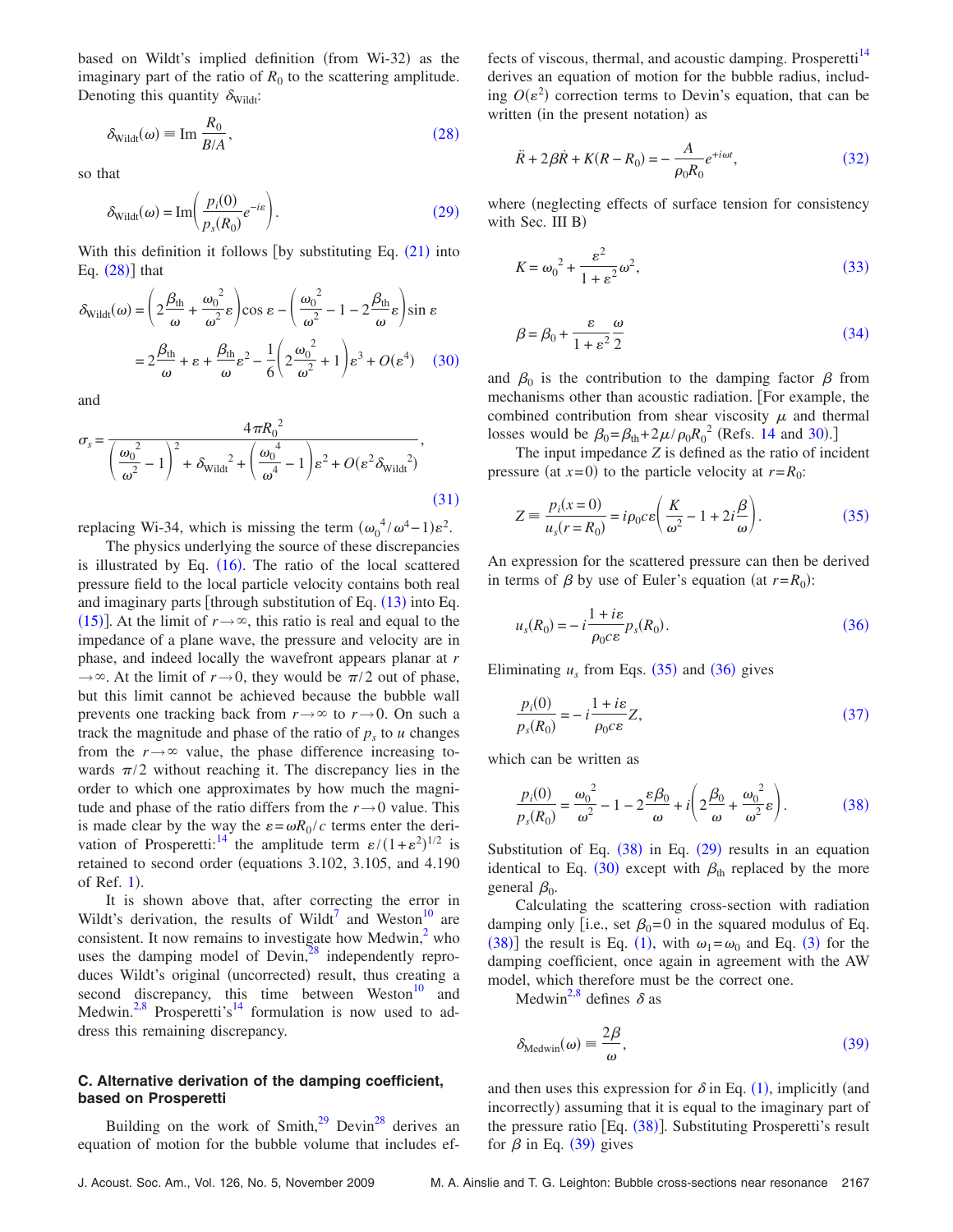<span id="page-5-2"></span>
$$
\delta_{\text{Medwin}}(\omega) = \frac{2\beta_0}{\omega} + \frac{\varepsilon}{1 + \varepsilon^2} = 2\frac{\beta_0}{\omega} + \varepsilon - \varepsilon^3 + O(\varepsilon^5). \quad (40)
$$

Comparison with the imaginary part of Eq.  $(38)$  $(38)$  $(38)$  demonstrates that this assumption results in an unwanted factor  $\omega^2 / \omega_0^2$  in the radiation damping term, coincidentally reproducing Wildt's result for  $\sigma_s$  and reinforcing the erroneous impression that Medwin's and Wildt's expressions for the scattering cross-section are both correct. To lowest order in  $\varepsilon$ and  $\beta_0$ , the damping coefficients  $\delta_{\text{Width}}$  and  $\delta_{\text{Median}}$  are equal:

<span id="page-5-3"></span>
$$
\delta_{\text{Medwin}} = \delta_{\text{Width}} - \frac{\beta_0}{\omega} \varepsilon^2 - \frac{1}{6} \left( 5 - 2 \frac{\omega_0^2}{\omega^2} \right) \varepsilon^3 + O(\varepsilon^4). \quad (41)
$$

A convenient form for  $\sigma_s$  that follows from Eqs. ([35](#page-4-7)) and  $(37)$  $(37)$  $(37)$  [with Eq.  $(39)$  $(39)$  $(39)$ ] is

<span id="page-5-4"></span>
$$
\sigma_s = \frac{4\pi R_0^2 (1 + \varepsilon^2)^{-1}}{(K/\omega^2 - 1)^2 + \delta_{\text{Medwin}}^2},\tag{42}
$$

<span id="page-5-0"></span>or (equivalently)

$$
\sigma_s = \frac{4\pi R_0^2}{\left(\frac{\omega_0^2}{\omega^2} - 1 - 2\frac{\beta_0}{\omega}\varepsilon\right)^2 + \left(2\frac{\beta_0}{\omega} + \frac{\omega_0^2}{\omega^2}\varepsilon\right)^2}.
$$
(43)

Equation ([43](#page-5-0)) is derived from Prosperetti's equation of motion. It is identical in functional form to Eq.  $(25)$  $(25)$  $(25)$ , which is derived using the generalization of Weston's method that was outlined in Sec. III B. The only difference between them is the appearance in Eq. ([43](#page-5-0)) of the more general  $\beta_0$  instead of  $\beta_{\text{th}}$  for the non-acoustic damping factor.

Comparison of Eq. ([40](#page-5-2)) (with  $\beta_0 = \beta_{th}$ ) with Eq. ([26](#page-3-11)) then gives

<span id="page-5-5"></span>
$$
\delta_{\text{Medwin}} = \delta_{\text{AW}} + \frac{\varepsilon}{1 + \varepsilon^2} - \varepsilon \frac{{\omega_0}^2}{\omega^2}.
$$
 (44)

#### **D. Effect of radiation damping on the resonance frequency**

The resonance frequency predicted by the AW and MW models and by Eq. ([43](#page-5-0)) are now compared. Specifically, the WM and AW models are considered in the form

<span id="page-5-6"></span>
$$
\sigma_{\text{WM}} = \frac{4\pi R_0^2}{\left(\frac{\omega_0^2}{\omega^2} - 1\right)^2 + \left(2\frac{\beta_0}{\omega} + \varepsilon\right)^2}
$$
(45)

<span id="page-5-7"></span>and

$$
\sigma_{AW} = \frac{4\pi R_0^2}{\left(\frac{\omega_0^2}{\omega^2} - 1\right)^2 + \left(2\frac{\beta_0}{\omega} + \frac{\omega_0^2}{\omega^2}\varepsilon\right)^2}.
$$
\n(46)

In all three cases, the ratio  $\sigma_s/R_0^2$  is a function of the three parameters  $\omega/\omega_0$ ,  $\varepsilon_0$ , and  $\beta_0/\omega_0$ , where  $\varepsilon_0 = \omega_0 R_0 / c$ .

For a pressure resonance, the resonance frequency can be defined<sup>26,[27](#page-11-24)</sup> as the frequency at which the magnitude of the mean square scattered pressure response (proportional to

 $\sigma_s$ ) is maximized. Adopting this definition and denoting the corresponding resonance frequencies  $\omega_{43}$ ,  $\omega_{\text{WM}}$ , and  $\omega_{\text{AW}}$ , gives the result

<span id="page-5-1"></span>
$$
\left(\frac{\omega_0}{\omega_{43}}\right)^2 = 1 - \frac{2\beta_0^2}{\omega_0^2} - \frac{\varepsilon_0^2}{2},\tag{47}
$$

<span id="page-5-8"></span>
$$
\left(\frac{\omega_0}{\omega_{\text{WM}}}\right)^2 = 1 - \frac{2\beta_0^2}{\omega_0^2} + \frac{\varepsilon_0^2/2}{1 - 2\beta_0^2/\omega_0^2} + O(\varepsilon_0^4) \quad (\varepsilon_0^2 \ll 1)
$$
\n(48)

<span id="page-5-9"></span>and

$$
\left(\frac{\omega_0}{\omega_{AW}}\right)^2 = 1 - \frac{2\beta_0^2}{\omega_0^2} - \frac{\varepsilon_0^2}{2} - 2\frac{\varepsilon_0\beta_0}{\omega_0}.
$$
 (49)

No approximation is involved in the derivation of either Eq.  $(47)$  $(47)$  $(47)$  [from Eq.  $(43)$  $(43)$  $(43)$ ] or Eq.  $(49)$  $(49)$  $(49)$  [from Eq.  $(46)$  $(46)$  $(46)$ ], except for the assumption that both  $\beta_0$  and  $\omega_0$  are independent of frequency. That of Eq.  $(48)$  $(48)$  $(48)$  [from Eq.  $(45)$  $(45)$  $(45)$ ] requires the further assumption that  $\varepsilon_0^2$  is small.

The main point here is that the  $O(\epsilon_0^2)$  term in Eq. ([48](#page-5-8)) has the wrong sign. This sign error, which can be traced back to the incorrect frequency dependence in the radiation damping term of the WM model, implies that the WM model systematically underestimates the resonance frequency by a fraction of order  $\varepsilon_0^2$ . If a measurement of the resonance frequency were used to estimate the bubble radius, the WM model would lead to a bias of the same order in the inferred radius.

## **E. Comparison with breathing mode solution for**  $\beta_0$ **=0**

The scattering amplitude for the breathing mode of a spherical gas bubble of arbitrary radius (i.e., without restriction on the magnitude of  $\varepsilon_0$ ) is now evaluated for the case when  $\beta_0=0$ . It has already been shown theoretically that (of the models considered so far) AW  $[$  or Eq.  $(43)$  $(43)$  $(43)$  $]$  is the correct version. The purpose of the present section is to show that there exists a regime in which  $\varepsilon$  is large enough for the discrepancy to become an issue, while remaining small enough for the derivation to hold. The amplitude of the scattered wave associated with the pulsating or "breathing" mode (denoted  $B_{bm}$ ) is determined by<sup>15</sup> (see also Ref. [16](#page-11-12))

<span id="page-5-10"></span>
$$
\frac{AR_0}{B_{\text{bm}}(x)} = \frac{\frac{\omega_0^2}{\omega^2} \varepsilon \sin \varepsilon - \cos \varepsilon [1 - \xi(x)]}{\frac{\omega_0^2}{\omega^2} \cos \varepsilon + \frac{\sin \varepsilon}{\varepsilon} [1 - \xi(x)]} + i\varepsilon,
$$
(50)

<span id="page-5-11"></span>where

$$
\xi(x) \equiv \frac{\omega_0^2}{\omega^2} + 1 - \frac{3}{x^2} (1 - x \cot x),
$$
 (51)

<span id="page-5-12"></span>
$$
x = \frac{\omega}{\omega_0} \sqrt{\frac{\rho_g}{\rho_0}},\tag{52}
$$

and  $\rho_g$  is the equilibrium gas density. The scattering crosssection for the breathing mode is introduced as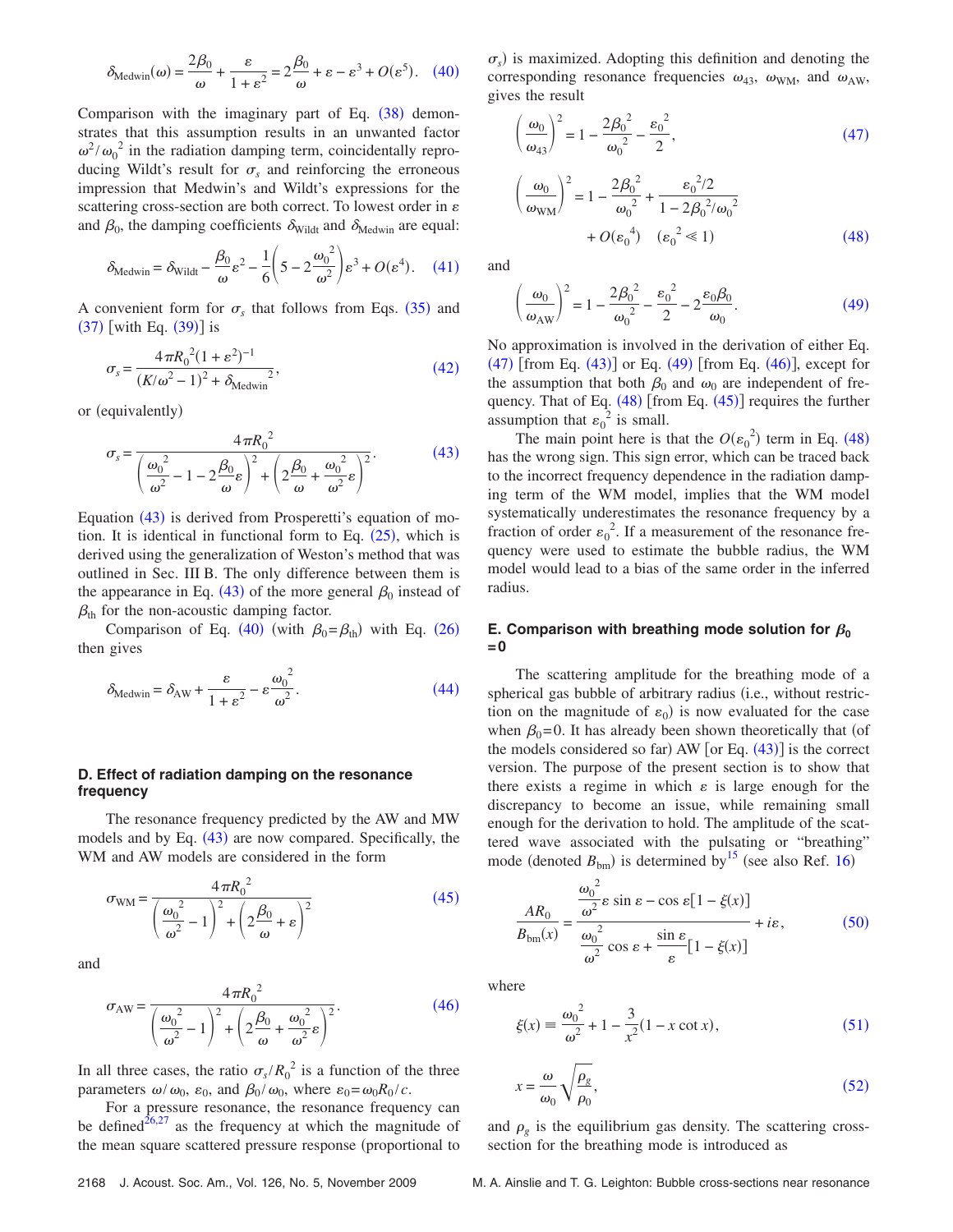<span id="page-6-2"></span>

FIG. 2. (Color online) Theoretical pressure response (normalized scattering cross-section,  $\sigma_s / 4 \pi R_0^2$ ) vs dimensionless frequency  $\omega / \omega_0$ . Black solid line (blue online): Eq.  $(43)$  $(43)$  $(43)$ ; gray line (cyan online): Eq.  $(45)$  $(45)$  $(45)$ ; dash-dot line: Eq. ([54](#page-6-1)) with Eq. ([50](#page-5-10)) and  $x=0$ . Damping coefficients at resonance are  $\varepsilon_0=0.3$ and  $B_0=0$ .

$$
\sigma_{\rm bm}(x) \equiv 4\pi |B_{\rm bm}(x)/A|^2,\tag{53}
$$

<span id="page-6-0"></span>with  $B_{bm}$  given by Eq. ([50](#page-5-10)), and the variable  $\sigma_0$  is defined as this cross-section evaluated with zero gas density

$$
\sigma_0 \equiv \sigma_{bm}(0). \tag{54}
$$

<span id="page-6-1"></span>This quantity is plotted in Fig. [2](#page-6-2) for the case  $\varepsilon_0=0.3$  and compared with the approximations WM and Eq.  $(43)$  $(43)$  $(43)$  for the same case, and with  $\beta_0=0$ , for consistency with Anderson's model [Eq. ([43](#page-5-0)) and AW are identical for this case]. This graph is valid for any gas of negligible density in any liquid. As expected from the sign error in Eq.  $(48)$  $(48)$  $(48)$ , WM underestimates the resonance frequency (this is caused by the error in radiation damping), whereas Eq. ([43](#page-5-0)) gives the correct resonance frequency. Both WM and Eq.  $(43)$  $(43)$  $(43)$  overestimate the maximum breathing mode scattering cross-section. This anomaly is explained below, in the discussion following Eq.  $(58).$  $(58).$  $(58).$ 

The effect of departures from zero gas density are now considered by plotting the difference between  $\sigma_{bm}$  and  $\sigma_0$  in Fig. [3](#page-6-4) (solid curves). This graph shows that an increase in gas density reduces the resonance frequency, an effect that can be understood by considering the behavior of  $\sigma_{bm}$  for small values of the ratio  $\rho_g / \rho_0$  as follows. Equation ([50](#page-5-10)) can be approximated, if the gas density is small, using

<span id="page-6-5"></span>
$$
\xi(x) \approx \frac{\omega_0^2}{\omega^2} - \frac{x^2}{15},\tag{55}
$$

<span id="page-6-6"></span>such that

$$
\frac{AR_0}{B_{\text{bm}}} \approx \frac{\frac{\omega_0^2}{\omega^2} \varepsilon \sin \varepsilon - \cos \varepsilon \left( 1 - \frac{\omega_0^2}{\omega^2} + \frac{1}{15} \frac{\rho_{\text{g}} \omega^2}{\rho_0 \omega_0^2} \right)}{\frac{\omega_0^2}{\omega^2} \cos \varepsilon + \frac{\sin \varepsilon}{\varepsilon} \left( 1 - \frac{\omega_0^2}{\omega^2} + \frac{1}{15} \frac{\rho_{\text{g}} \omega^2}{\rho_0 \omega_0^2} \right)} + i\varepsilon.
$$
\n(56)

If  $\varepsilon$  is also small, expanding to  $O(\varepsilon^2)$  gives

<span id="page-6-4"></span>

FIG. 3. (Color online) Difference in normalized scattering cross-section  $(\sigma_s - \sigma_0)/4\pi R_0^2$  vs dimensionless frequency  $\omega/\omega_0$ , for an air bubble in water at pressure as marked, calculated using Anderson's expression for the breathing mode [Eq.  $(53)$  $(53)$  $(53)$ , with Eq.  $(50)$  $(50)$  $(50)$  for  $B_{bm}$ , solid lines] and the approximation [Eq.  $(58)$  $(58)$  $(58)$ , dashed lines]. The corresponding density ratios  $\rho_g / \rho_0$ are 0.00125 (for a pressure of 0.1 MPa), 0.100 (8 MPa), and 0.250 (20 MPa). The radiation damping coefficient at resonance is  $\varepsilon_0$ =0.3.

<span id="page-6-7"></span>
$$
\frac{AR_0}{B_{\text{bm}}} \approx \frac{\frac{\omega_0^2}{\omega^2} - 1 - \frac{1}{15} \frac{\rho_g}{\rho_0} \frac{\omega^2}{\omega_0^2} + \frac{\varepsilon^2}{2} \left( 1 + \frac{\omega_0^2}{\omega^2} \right)}{1 + \frac{1}{15} \frac{\rho_g}{\rho_0} \frac{\omega^2}{\omega_0^2} - \frac{\varepsilon^2}{6} \left( 1 + 2 \frac{\omega_0^2}{\omega^2} \right)} + i\varepsilon. \tag{57}
$$

Using Eq.  $(57)$  $(57)$  $(57)$  for the amplitude of the breathing mode yields the approximate result

<span id="page-6-3"></span>
$$
\sigma_{\text{bm}} \approx 4 \pi R_0^2 \frac{1 - \frac{\varepsilon^2}{3} \left( 1 + 2 \frac{\omega_0^2}{\omega^2} \right) + \frac{2}{15} \frac{\rho_g}{\rho_0} \frac{\omega^2}{\omega_0^2}}{\left( \frac{\omega_0^2}{\omega^2} - 1 - \frac{1}{15} \frac{\rho_g}{\rho_0} \frac{\omega^2}{\omega_0^2} \right)^2 + \varepsilon^2 \frac{\omega_0^4}{\omega^4}}.
$$
 (58)

This expression is evaluated and the difference relative to  $\sigma_0$ plotted in Fig. [3](#page-6-4) (dashed lines) to enable comparison with its counterpart evaluated without these approximations. The graph is calculated for an air bubble in water at a temperature of 283 K. It applies more generally to any gas in any liquid with the density ratios stated in the figure caption. Neglecting the gas density in Eq.  $(58)$  $(58)$  $(58)$  results in the AW model for the denominator and an order  $\varepsilon^2$  correction in the numerator. This correction to the numerator explains the amplitude anomaly of Fig. [2,](#page-6-2) without affecting the frequency of resonance.

The resonance frequency associated with Eq.  $(58)$  $(58)$  $(58)$  (denoted  $\omega_{58}$ ), to lowest order in  $\varepsilon_0^2$  and  $\rho_g/\rho_0$ , is given by

<span id="page-6-8"></span>
$$
\left(\frac{\omega_0}{\omega_{58}}\right)^2 = 1 - \frac{\varepsilon_0^2}{2} + \frac{\rho_g}{15\rho_0}.\tag{59}
$$

By a curious numerical coincidence, the two correction terms in Eq. ([59](#page-6-8)) approximately cancel for a bubble of air in water at atmospheric pressure. The precise ratio for an ideal gas at temperature *T* is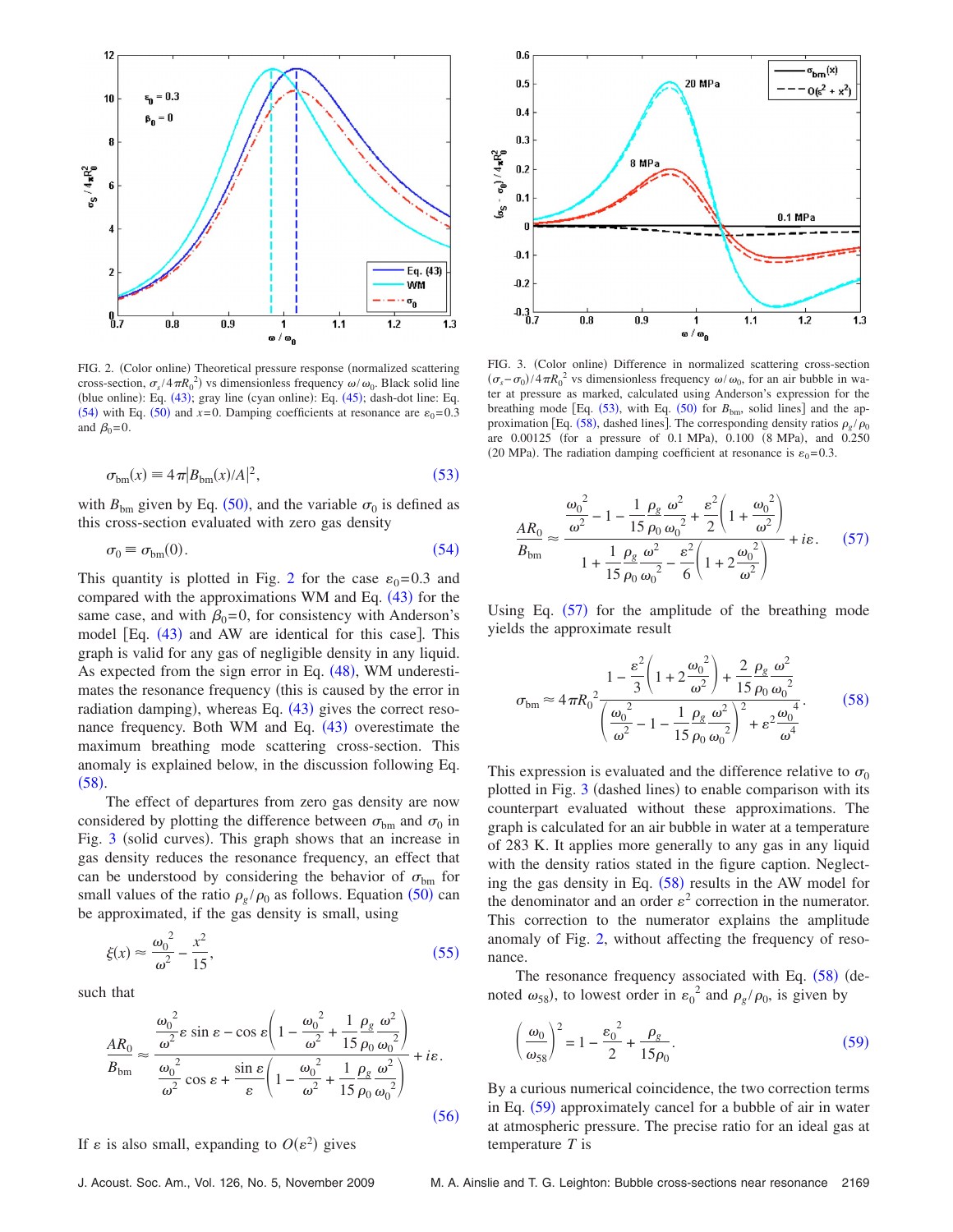<span id="page-7-0"></span>
$$
\frac{15\varepsilon_0^2 \rho_0}{2\rho_g} = \frac{45k_\text{B}T}{2m_g c^2} \text{ Re } \Gamma,\tag{60}
$$

where  $k_B$  is Boltzmann's constant  $(1.381 \times 10^{-23} \text{ J/K})$  and  $m_g$  is the average mass of an air molecule  $(4.82 \times 10^{-26} \text{ kg})$ . Using round values of  $T=300$  K and  $c=1500$  m/s gives approximately  $0.81 \text{ Re}(\Gamma)$  for the right hand side, i.e., between 0.8 (for isothermal pulsations) and 1.2 (for adiabatic ones).

It is argued above that the radiation damping can dominate if  $\varepsilon$  is sufficiently large. This statement seems to conflict with the initial assumption (made in order to satisfy the requirement of uniform pressure at the bubble wall) that  $\varepsilon$  is "small." Some experimental conditions have forced pragmatic solutions where the tractable approach has been to apply formulations known to be derived assuming that  $\varepsilon \rightarrow 0$ , but where this is not the case in practice. The need to ensonify across the range of bubble pulsation resonances to obtain a size distribution for bubbles in a population spanning orders of magnitude, probably meant that Leighton *et*  $al^5$  $al^5$  worked at up to  $\varepsilon \sim 0.2$ . The application of a twofrequency technique by Newhouse and Shankar $31$  probably generated exposure exceeding  $\varepsilon \sim 2$ .

Nevertheless, it is shown above that there exists a regime in which the  $\varepsilon^2$  terms are needed, while the derivation remains valid. Prosperetti<sup>14</sup> also argues that  $O(\varepsilon^2)$  terms are not only justified, but *necessary* in the regime when  $\varepsilon/2\pi$  is small but  $\varepsilon$  is of order 1. A further counter-argument is one of principle, as follows. A derivation that purports to be accurate to order  $\varepsilon^2$  must include *all* terms of that order. Some of the terms might be negligible for some conditions, but the correct way to identify the circumstances in which they may be legitimately neglected is to derive the formally correct solution and only then consider which terms to omit.

## F. Confusion caused by the use of dimensionless  $\delta$  in  $\sigma_s$

As the preceding text shows, the use of a dimensionless damping coefficient without adequate definition creates confusion. It would not be correct to state categorically that one or other expression for the dimensionless damping coefficient is right or wrong, because any can be perceived as being correct in complying with each respective definition (giving rise, in the present notation, to  $\delta_{\text{Width}}$ ,  $\delta_{\text{Medwin}}$ , and  $\delta_{AW}$ ). However, the same ambiguity does not apply to the definition of the scattering cross-section, so one *can* make such a statement about  $\sigma_s$ . Thus, the WM model for  $\sigma_s$  [Eq. ([45](#page-5-6))] is missing a term of order  $\varepsilon^2$  in the denominator. This is the same order as  $\delta^2$  itself, making it a correction to leading order in the damping term, translating to the sign error in the corresponding correction term in the expression for the resonance frequency  $\omega_{WM}$  [Eq. ([48](#page-5-8))]. The confusion can be mitigated by avoiding use of the dimensionless coefficient  $\delta$ , replacing it with the unambiguous damping factor  $\beta$  as in Eq.  $(43).$  $(43).$  $(43).$ 

#### **IV. PERSISTENCE OF THE DISCREPANCY, AND THE EXTINCTION CROSS-SECTION**

## **A. Persistence of the discrepancy: The example of ultrasound contrast agents**

The result identified as incorrect by the analysis of Sec. III originates from early research related to search sonar<sup>'</sup> and is now in widespread use in acoustical oceanography. (References [18](#page-11-13) and [32](#page-11-29) are recent examples taken from many possible candidates). A more recent application that is now explored in more detail arises in biomedical acoustics,  $33$ namely, in the study of ultrasound contrast agents (UCAs), i.e., microbubbles used to enhance the contrast of ultrasound images. This application is chosen because it illustrates how this previously unchallenged discrepancy has been exported to another field and because the case of UCAs provides a convenient demonstration involving the relationship between the extinction and scattering cross-sections. The narrow bubble size range of UCAs promoted a technique of fitting the measured ultrasonic scatter to models of the scattering and extinction cross-sections, in order to produce empirical estimates of, say, the elasticity $34$  or frictional losses in the bubble wall $^{35}$  in order to determine the mechanical properties of the stabilized bubble wall. Having an incorrect expression for one of the fixed parameters (radiation damping) is unsatisfactory, especially because since its pioneering introduction in the early  $1990s$ ,  $34-36$  the approach became widely used around the world, with the incorrect formulation appearing in dozens of research papers and reviews.<sup>33,[37,](#page-11-34)[38](#page-11-35)</sup> Additional difficulties are exemplified by experiments with UCAs to measure the attenuation of the ultrasonic signal and then compare these data with the computed extinction cross-section for the bubbles. These difficulties are described below.

## **B. Confusion caused by the use of dimensionless**  $\delta$  $\mathsf{in} \ \sigma_e$

<span id="page-7-1"></span>The accepted formula for the extinction cross-section  $(\sigma_e)$  of a bubble can be written as<sup>1,[2,](#page-11-1)[8,](#page-11-5)[16](#page-11-12)</sup>

$$
\sigma_e = \sigma_s \frac{\delta}{\delta_{\text{rad}}},\tag{61}
$$

<span id="page-7-2"></span>where  $\sigma_s$  is given by Eq. ([1](#page-0-0)) and the denominator,

$$
\delta_{\rm rad} = \delta - 2\beta_0/\omega,\tag{62}
$$

is the contribution to the damping coefficient from radiation damping alone. Of the various possible definitions for  $\delta$ though, the following questions are now posed: which one should be used in (a) the right hand side of Eq.  $(62)$  $(62)$  $(62)$ , (b) the numerator of Eq. ([61](#page-7-1)), and (c) the expression for  $\sigma_s$  [Eq.  $(1)]$  $(1)]$  $(1)]$ ?

To answer these questions the definition of the extinction cross-section is considered as the ratio of the mean rate of work done on the bubble to the mean intensity of the incident plane wave. This definition leads to

<span id="page-7-3"></span>
$$
\sigma_e = -\frac{8\pi\rho_0 c R_0^2}{|p_i|^2} \overline{\text{Re}(p_i)\text{Re}(p_i/\overline{Z})},\tag{63}
$$

and hence

2170 J. Acoust. Soc. Am., Vol. 126, No. 5, November 2009 M. A. Ainslie and T. G. Leighton: Bubble cross-sections near resonance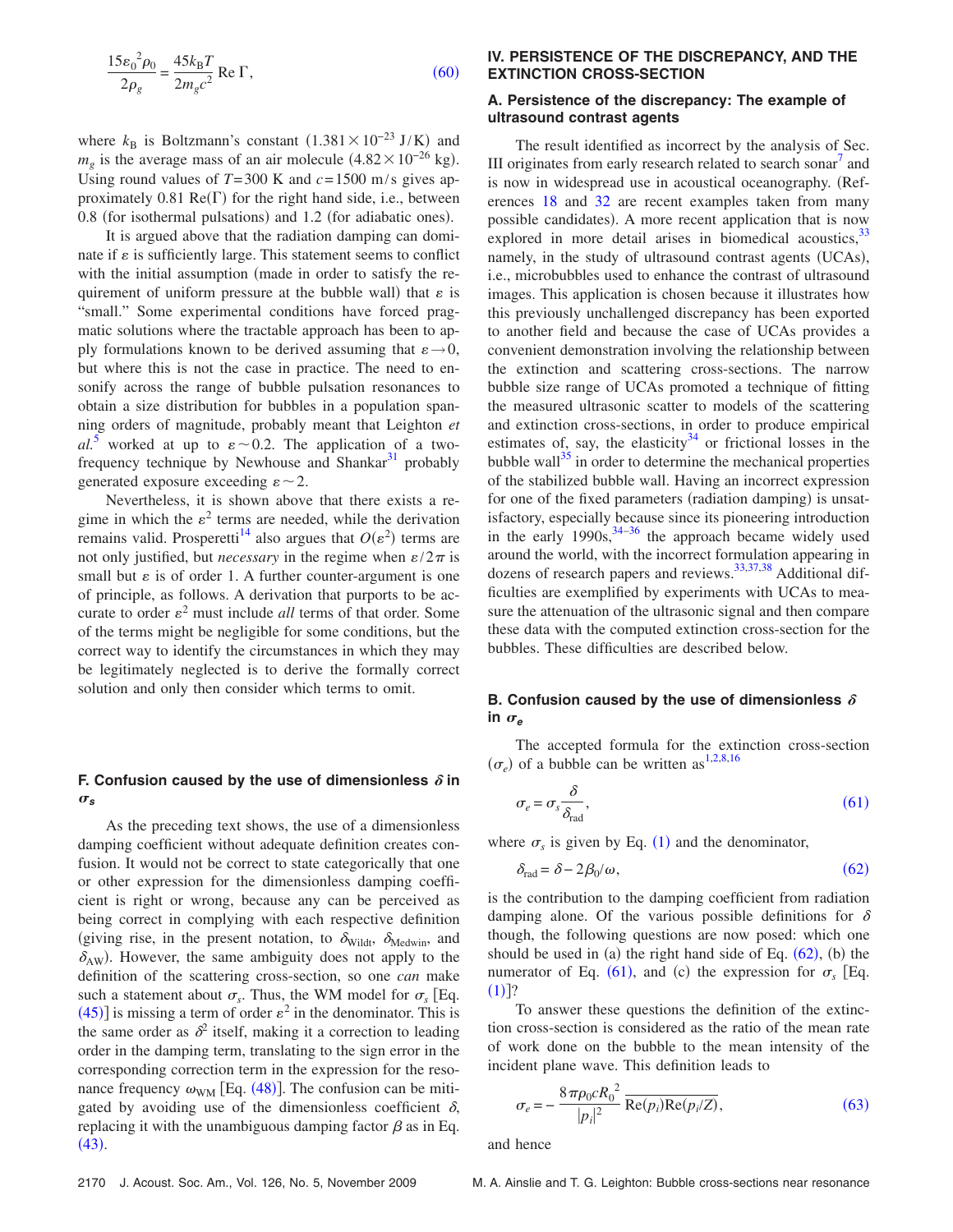<span id="page-8-1"></span>
$$
\sigma_e = \frac{4\pi R_0^2}{(K/\omega^2 - 1)^2 + \delta_{\text{Medwin}}^2} \frac{\delta_{\text{Medwin}}}{\varepsilon},\tag{64}
$$

<span id="page-8-2"></span>which can be written as

$$
\sigma_e = \sigma_s \frac{\delta_{\text{Medwin}}}{\varepsilon} (1 + \varepsilon^2). \tag{65}
$$

Equation  $(65)$  $(65)$  $(65)$  shows that the answer to both  $(a)$  and  $(b)$  is  $\delta_{\text{Medwin}}$  (or the approximately equivalent  $\delta_{\text{Width}}$ ), while the correct answer to (c) is shown in Sec. III to be  $\delta_{AW}$ .

Therefore, if the dimensionless damping coefficient is used to encompass the losses, then one is faced with the unsatisfactory conclusion that, unless correction terms are applied to the currently accepted equations for these crosssections, there is no single definition of  $\delta$  that gives the correct result for both  $\sigma_s$  and  $\sigma_e$ , i.e., correct substitution of Eq. ([1](#page-0-0)) into Eq. ([61](#page-7-1)) requires use of both  $\delta_{\text{Medwin}}$  and  $\delta_{\text{AW}}$ :

<span id="page-8-3"></span>
$$
\sigma_e = \frac{4\pi R_0^2}{(\omega_1^2/\omega^2 - 1)^2 + \delta_{\text{AW}}^2} \frac{\delta_{\text{Medwin}}}{\delta_{\text{Medwin}} - 2\beta_0/\omega}.
$$
 (66)

The confusion is eliminated by expressing the cross-sections in terms of  $\beta_0$  (and  $\varepsilon$ ) instead of  $\delta$ , i.e., using Eq. ([43](#page-5-0)) for the scattering cross-section, with  $\omega_0$  given by Eq. ([23](#page-3-1)), and

<span id="page-8-0"></span>
$$
\sigma_e = \sigma_s \frac{2\beta_0/\omega}{\varepsilon} \left( 1 + \frac{\omega}{2\beta_0} \varepsilon + \varepsilon^2 \right) \tag{67}
$$

for the extinction term.

#### **V. EXAMPLE APPLICATIONS**

In many circumstances, the contribution from damping due to radiation losses (without which the various scattering models described in Sec. III are in agreement) is small relative to thermal or viscous damping, so the magnitude of any error produced by the choice of an incorrect model is small. The purpose of this section is to discuss the conditions for which the radiation damping might be large enough to cause a significant effect, including numerical examples from a wide range of applications. Since the effect increases as the bulk modulus of the gas becomes no longer insignificant compared to that of the surrounding (possibly bubbly) liquid, these examples cover not only the acoustic monitoring of domestic bubbly products with high void fractions but also of bubbly liquids in extreme conditions (e.g., in coolant, fuel lines, or engineering for deep-ocean and extraterrestrial environments).

#### **A. When are radiation losses large?**

The examples considered for Figs. [2](#page-6-2) and [3](#page-6-4) involve acoustic radiation but no other form of damping. The value of  $\varepsilon^2$  at resonance is proportional to the ratio of the bulk modulus of the gas bubble  $B_{\text{bubble}}$  to that of the surrounding liquid *B*<sub>medium</sub>. Because of the relatively low pressure at the sea surface, the underwater acoustics literature is concerned mostly with damping dominated either by thermal conduction (in the case of large bubbles) or viscosity (small ones). In these circumstances the compressibility of the gas bubble is far greater than that of the surrounding liquid, leading to a

<span id="page-8-4"></span>

FIG. 4. (Color online) Photograph (by TGL) of bubbles in set lava at Timanfaya, Lanzarote. The image is 117 mm wide.

strong resonance with low radiation loss (small  $\varepsilon$ ). The ratio  $B_{\text{bubble}}/B_{\text{medium}}$  will increase if  $B_{\text{medium}}$  is reduced. For example, if the medium surrounding the bubble in question is itself a bubbly liquid, the medium becomes more compressible than the bubble-free liquid. Examples are found in ship wakes, white caps caused by breaking waves, foams, bubble clouds generated by therapeutic ultrasound, sparging, or as found in the production of metals, pharmaceuticals, foodstuffs, or domestic products, for which void fractions can exceed  $1\%$ <sup>39,[40](#page-11-37)</sup> The ratio will also increase as  $B_{\text{bubble}}$  increases with increasing static pressure. If the depth of a bubble in the ocean is increased to a few hundred metres, the radiation damping can be dominant, as in the case of a fish bladder, $9$  the lung of a deep diving whale or a methane vent at the seabed $41$  (noting the additional complication of hydrate formation). Most models of bubble resonance assume that a bubble-free liquid surrounds the bubble in question, and to get large absolute effects ( $\varepsilon^2$  of order 0.1) under such circumstances, for a bubble of air in water the static pressure needs to increase to several hundred megapascals, which is not achievable in oceans on earth. Even if such a high static pressure were to exist, the air inside the bubble would liquefy unless the temperature were also increased. For this reason the acoustics of bubbles at high temperature and pressure in a volcano are considered, $42,43$  $42,43$  since their presence might influence or indicate eruptions and outgassing hazard. $44-48$  $44-48$  Figure [4](#page-8-4) illustrates the presence of a high void fraction in a sample of volcanic rock.

Below some examples are considered. While in some earlier sections of the paper, non-acoustic forms of damping were neglected for clarity, it is important to include these in the quantitative calculations of Sec. V B.

## **B. Numerical examples including non-acoustic damping**  $(\beta_0 \neq 0)$

Figure [5](#page-9-0) shows  $\sigma_s$  plotted vs frequency for WM, AW, and Eq. ([43](#page-5-0)), using numerical values of  $\varepsilon_0=0.3$  and  $2\beta_0/\omega_0$ =0.3. Also plotted (vertical dashed lines) are the resonance frequencies associated with each model, as predicted by Eqs.  $(47)$  $(47)$  $(47)$ – $(49)$  $(49)$  $(49)$ . Figure [5](#page-9-0) shows that if the values of  $\varepsilon_0$  and  $\beta_0$  are realized, significant differences arise not just between the WM and AW models but also between both of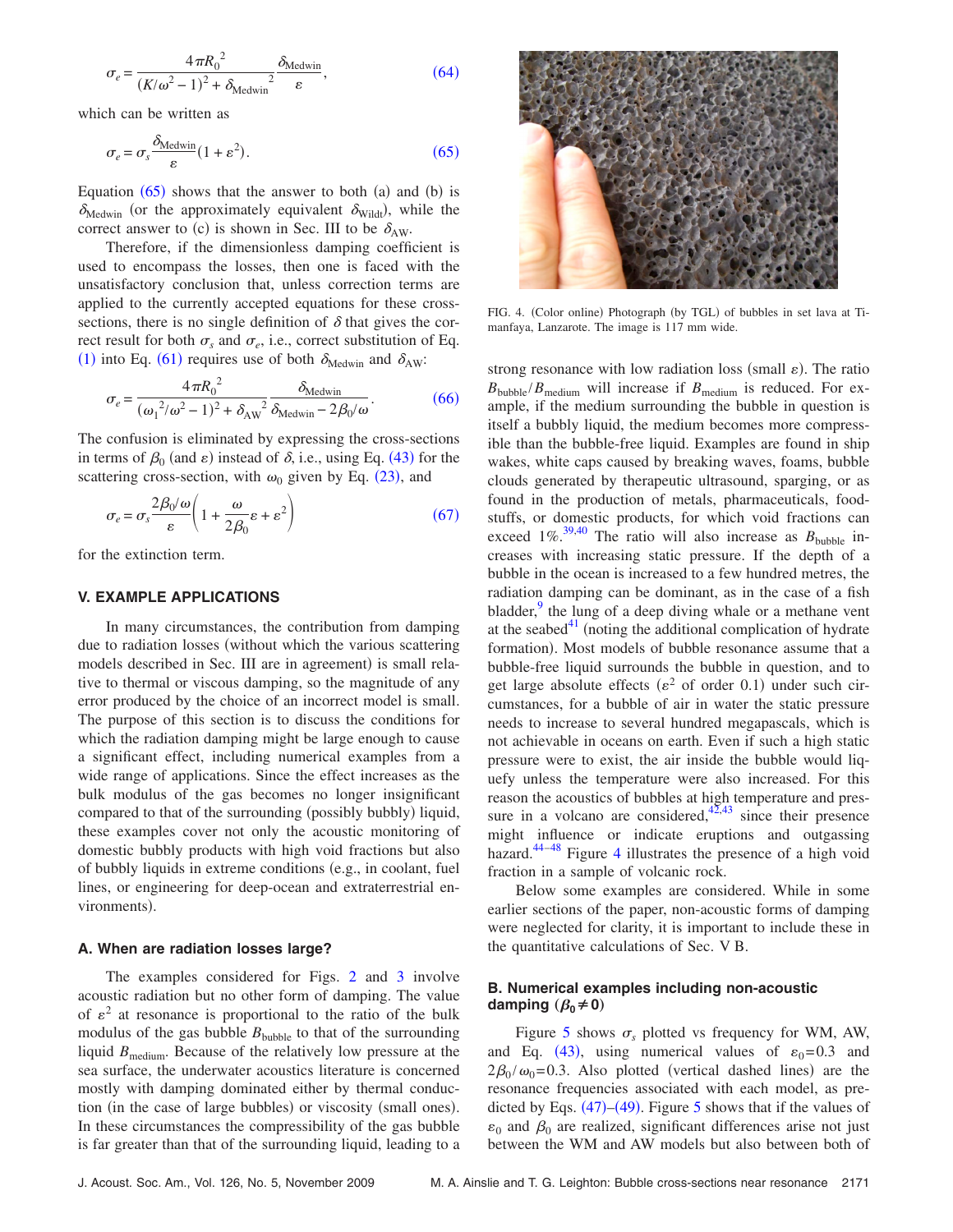<span id="page-9-0"></span>

FIG. 5. (Color online) Theoretical pressure response (normalized scattering cross-section) vs dimensionless frequency  $\omega/\omega_0$  calculated using WM [Eq. ([45](#page-5-6))], AW [Eq. ([46](#page-5-7))] and Eq. ([43](#page-5-0)). Damping coefficients are  $\varepsilon_0$ =0.3 and  $2\beta_0 / \omega_0 = 0.3$ .

these and Eq.  $(43)$  $(43)$  $(43)$ . Taking Eq.  $(47)$  $(47)$  $(47)$  as a reference on the grounds that the derivation of Eq.  $(43)$  $(43)$  $(43)$  makes fewest approximations of the three models considered, it can be seen that neither AW nor WM are wholly accurate: WM underestimates and AW overestimates the resonance frequency [see Eqs. ([48](#page-5-8)) and ([49](#page-5-9))] by  $\varepsilon_0^2/2(1-2\beta_0^2/\omega_0^2)$  and  $\varepsilon_0\beta_0/\omega_0$ , respectively. The graph applies to any negligible density gas in any liquid.

There are many combinations of temperature and pressure that can give rise to the chosen input values of  $\varepsilon_0$  and  $\beta_0$ . To illustrate the diversity, the following generic scenarios are considered:

- (1) Case A: air bubbles at atmospheric pressure (e.g., in ship wakes and breaking waves,  $49 \text{ foodstuff}$ , and cement paste $^{40}$ ) and the multiphase reactors used in chemical, biochemical, environmental, pharmaceutical, or petrochemical industries. $50$
- (2) Case B: methane bubbles in seawater at a depth of order 1000 m (notwithstanding the formation of hydrates at this depth)<sup>[41,](#page-11-38)[51](#page-11-45)[,52](#page-11-46)</sup> (or deep water blowout<sup>53</sup>).
- (3) Case C: carbon dioxide bubbles at high temperature and pressure in a volcano.<sup>44-47[,54](#page-11-49)-56</sup>
- (4) Case D: nitrogen bubbles in ethane lake on Titan.<sup>57[,58](#page-12-2)</sup>
- <span id="page-9-1"></span>(5) Case E: helium bubbles in liquid mercury (neutron spal-lation target).<sup>[59–](#page-12-3)[64](#page-12-4)</sup>

For these gas-liquid mixtures the following notation is introduced (see Table [I](#page-9-1)):

- (a) subscript *g* denotes properties of the gas (e.g.,  $\rho_g$  for the gas density),
- (b) subscript *w* denotes properties of the host liquid (e.g.,  $c_w$ for speed of sound in the bubble-free liquid), and
- $(c)$ subscript *m* denotes properties of the gas-liquid mixture (e.g.,  $B_m$  for its bulk modulus).

Figure [5](#page-9-0) is applicable to each of these scenarios. The properties of the gas-liquid mixture are specified by means of the gas bulk modulus  $B_g$ , mixture density  $\rho_m$ , specific heat ratio  $\gamma$  of the gas, and temperature *T*. These four parameters may be chosen freely for any given value of  $\varepsilon_0$  and  $\beta_0 / \omega_0$ . Once chosen, the first two of them  $(B_g \text{ and } \rho_m)$  determine the bulk modulus *Bm*

<span id="page-9-2"></span>
$$
B_m = \frac{3B_g}{\varepsilon_0^2} \tag{68}
$$

<span id="page-9-3"></span>and the sound speed  $c_m$  of the mixture (column 6)

$$
c_m = \sqrt{\frac{B_m}{\rho_m}}.\tag{69}
$$

The bubble radius  $R_0$  can take any value. Once chosen, its value determines the undamped natural frequency (column 7-

<span id="page-9-4"></span>
$$
\omega_0 = R_0^{-1} \sqrt{\frac{3B_g}{\rho_m}}
$$
\n(70)

<span id="page-9-5"></span>and "equivalent" viscosity, which is defined as (column 8)

$$
\mu_{\text{eq}} \equiv R_0 \sqrt{3B_g \rho_m} \frac{\beta_0}{2\omega_0}.
$$
\n(71)

Thus,  $\mu_{eq}$  is the shear viscosity that would be required, if viscosity were the only non-acoustic damping mechanism, to achieve the non-acoustic damping factor  $\beta_0$ . For example, a bubble radius of 1 mm gives a resonance frequency  $(\omega_0 / 2\pi)$ of between 2 kHz (case C) and 32 kHz (case E) and equivalent viscosity between 1.5 Pa s (case A) and 39 Pa s (case C).

The gas density corresponding to these conditions is shown in the last column  $[(\rho_g)_{ad}$ , calculated from  $B_g$  assuming adiabatic pulsations

TABLE I. Defining parameters (in bold) for cases A (air bubbles in wake), B (methane vent), C (carbon dioxide bubbles in molten lava), D (nitrogen bubbles in ethane lake on Titan), and E (helium bubbles in mercury spallation target). Parameters in remaining columns are calculated using the expressions given in the text.

| Case | $B_{g}$<br>(MPa) | $\rho_m$<br>$(\text{kg m}^{-3})$ | $\gamma$ | (K)  | $c_m$<br>$(m s^{-1})$ | $\omega_0 R_0$<br>$(m s^{-1})$ | $\mu_{eq}R_0^{-1}$<br>$(Pa s mm^{-1})$ | $(\rho_g)_{ad}$<br>$(\text{kg m}^{-3})$ |
|------|------------------|----------------------------------|----------|------|-----------------------|--------------------------------|----------------------------------------|-----------------------------------------|
| А    | 0.14             | 1 000                            | 7/5      | 280  | 68.3                  | 20.5                           | 1.54                                   | 1.25                                    |
| B    | 10               | 1 000                            | 4/3      | 280  | 577                   | 173                            | 13.0                                   | 51.9                                    |
| C    | 35               | 2600                             | 4/3      | 1470 | 670                   | 201                            | 39.2                                   | 95.2                                    |
| D    | 0.21             | 630                              | 7/5      | 95   | 38.9                  | 31.6                           | 1.49                                   | 5.36                                    |
| E    | 0.60             | 13 200                           | 5/3      | 300  | 105                   | 11.7                           | 11.6                                   | 0.581                                   |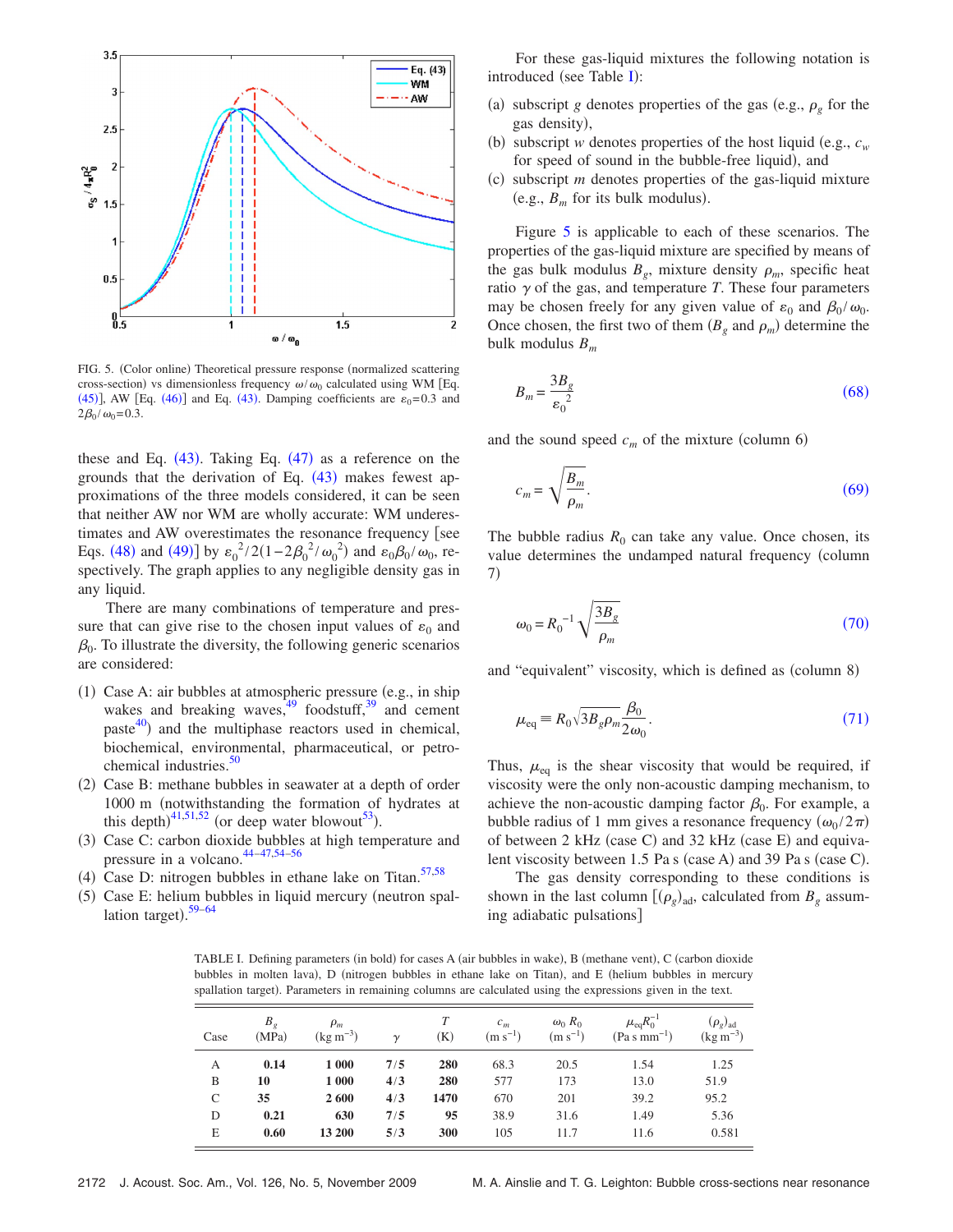<span id="page-10-0"></span>
$$
(\rho_g)_{\text{ad}} = \frac{m_g B_g}{\gamma k_\text{B} T}.\tag{72}
$$

Together with the information from the table, this value can be used to estimate the required void fraction using

<span id="page-10-1"></span>
$$
U = \frac{\rho_w - \rho_m}{\rho_w - \rho_g},\tag{73}
$$

provided that the bubble-free liquid density  $\rho_w$  is known. To do so, Wood's equation<sup>65</sup> is used in the form (accepting the use of this low-frequency approximation for the purposes of this first-order calculation)

<span id="page-10-2"></span>
$$
\left(\frac{1}{B_g} - \frac{1}{B_m}\right)\rho_w^2 + \left(\frac{\rho_g}{B_m} - \frac{\rho_m}{B_g}\right)\rho_w + \frac{\rho_m - \rho_g}{c_w^2} = 0.
$$
 (74)

Using this equation it is found that the required void fraction is approximately 3% for all cases considered, even though the static pressure (as given by  $B_g / \gamma$ ) varies by more than two orders of magnitude. The physical reason for this result is that, unless the void fraction is very low, increasing the pressure increases the bulk modulus of the gas-liquid mixture surrounding the bubble in question almost as much as it does that of the gas bubble. This can be seen more clearly by writing Eq.  $(73)$  $(73)$  $(73)$  in the form

<span id="page-10-3"></span>
$$
U = \frac{{\epsilon_0}^2 / 3 - B_g / B_w}{1 - B_g / B_w}.
$$
\n(75)

For the cases considered,  $B_g$  is small compared with  $B_w$ , from which it follows that  $U \approx \epsilon_0^2 / 3 = 0.03$ . The difficulty of applying Wood's equation if the bubbles are at or near resonance is recognized,  $66,67$  $66,67$  but the above simple analysis suggests that large values of  $\varepsilon_0$  are unlikely to be achieved by high pressure alone.

#### **VI. SUMMARY AND CONCLUSIONS**

The dimensionless damping coefficient  $\delta$  introduced by Wildt<sup>7</sup> and developed further by Medwin<sup>2</sup> are considered. Particular attention is paid to the role of radiation damping in determining the through-resonance frequency dependence of the scattering cross-section  $\sigma_s$  of a single spherical gas bubble in terms of the parameter  $\varepsilon$ , defined as the product of acoustic wave number and bubble radius. Specific conclusions are as follows

- (1) Published theoretical results of Andreeva<sup>9</sup> and Weston<sup>10</sup> for  $\sigma_s$  are not consistent with those of Wildt and Medwin. The AW model, which has not been used in open literature for more than 40 years, is correct to order  $\varepsilon^2$  in the denominator of  $\sigma_s$ . The WM model, which is in widespread use, is missing a term of this order and thus requires a leading order correction to the damping term.
- (2) A generalization of Weston's derivation is used to obtain a new expression for  $\sigma_s$  [Eq. ([25](#page-3-0))], which simplifies to the AW model if non-acoustic damping is neglected. The same equation is then derived by application of Euler's equation to the input impedance obtained from Prosper-

etti's equation of motion, leading to Eq. ([43](#page-5-0)). This second approach leads also to a new equation for the extinction cross-section  $\sigma_e$  [Eq. ([67](#page-8-0))].

- (3) The magnitude of the effect, as measured by the difference in resonance frequency between the different scattering models, though often small, can become significant in some realistic conditions. It is of order 10% if  $\varepsilon$ and  $2\beta_0/\omega$  are both equal to 0.3 at resonance (and is proportional to  $\varepsilon^2$ ). This requires either a bubble under very high pressure (comparable with the bulk modulus of the surrounding liquid) or a bubble in a highly compressible liquid. Possibilities explored include a ship wake at atmospheric pressure, methane vents under pressure at the seabed, carbon dioxide bubbles in molten lava and helium bubbles in a neutron spallation target. For all cases considered, the required void fraction according to Wood's equation is close to 3% (i.e.,  $\varepsilon_0^2/3$ .)
- (4) The zeroth order term from Anderson's expansion for the scattering cross-section of a fluid sphere of arbitrary radius and density is simplified and used to confirm the accuracy of the AW model for the case with gas density and non-acoustic damping coefficient both negligible.
- (5) Three different definitions of  $\delta$  are considered, denoted  $\delta_{AW}$  [defined by Eq. ([26](#page-3-11))],  $\delta_{Width}$  [Eq. ([28](#page-4-0))], and  $\delta_{Median}$ [Eq. ([39](#page-4-11))]. Of these,  $\delta_{AW}$  is required in Eq. ([1](#page-0-0)) to obtain the correct frequency dependence for  $\sigma_s$ , while either  $\delta_{\text{Width}}$  or  $\delta_{\text{Median}}$  (and *not*  $\delta_{\text{AW}}$ ) must be used in Eq. ([65](#page-8-2)) for  $\sigma_e$ . Unless correction terms are applied to the currently accepted equations for  $\sigma_s$  and  $\sigma_e$ , there is no single definition of  $\delta$  that gives the correct result for both cross-sections.
- (6) In situations for which acoustic radiation is the main form of damping (e.g., in water under high static pressure), the WM model underestimates the resonance frequency. Its use to infer the bubble radius from an acoustical measurement would therefore lead to a systematic bias.

### **ACKNOWLEDGMENTS**

One of the authors (M.A.A.) acknowledges formative discussions with Dr. D. E. Weston concerning the interaction of sound with fish swimbladders. He regrets now that none of these were about the frequency dependence of radiation damping. He also thanks Dr. A. J. Robins for his encouragement to pursue the discrepancy between the WM and AW models of radiation damping. Constructive comments by two anonymous reviewers helped us improve the final manuscript. This work was sponsored in part by the Defence Research and Development Department of the Netherlands Ministry of Defence (M.A.A) and in part by the UK Engineering and Physical Sciences Research Council (EPSRC), the UK Natural Environment Research Council (NERC), the UK Science and Technology Facilities Council (Rutherford Appleton Laboratory), and the Oak Ridge National Laboratories, Tennessee, Spallation Neutron Source ORNL is managed by UT-Battelle, LLC, under contract DE-AC05- 00OR22725 for the U.S. Department of Energy) (T.G.L).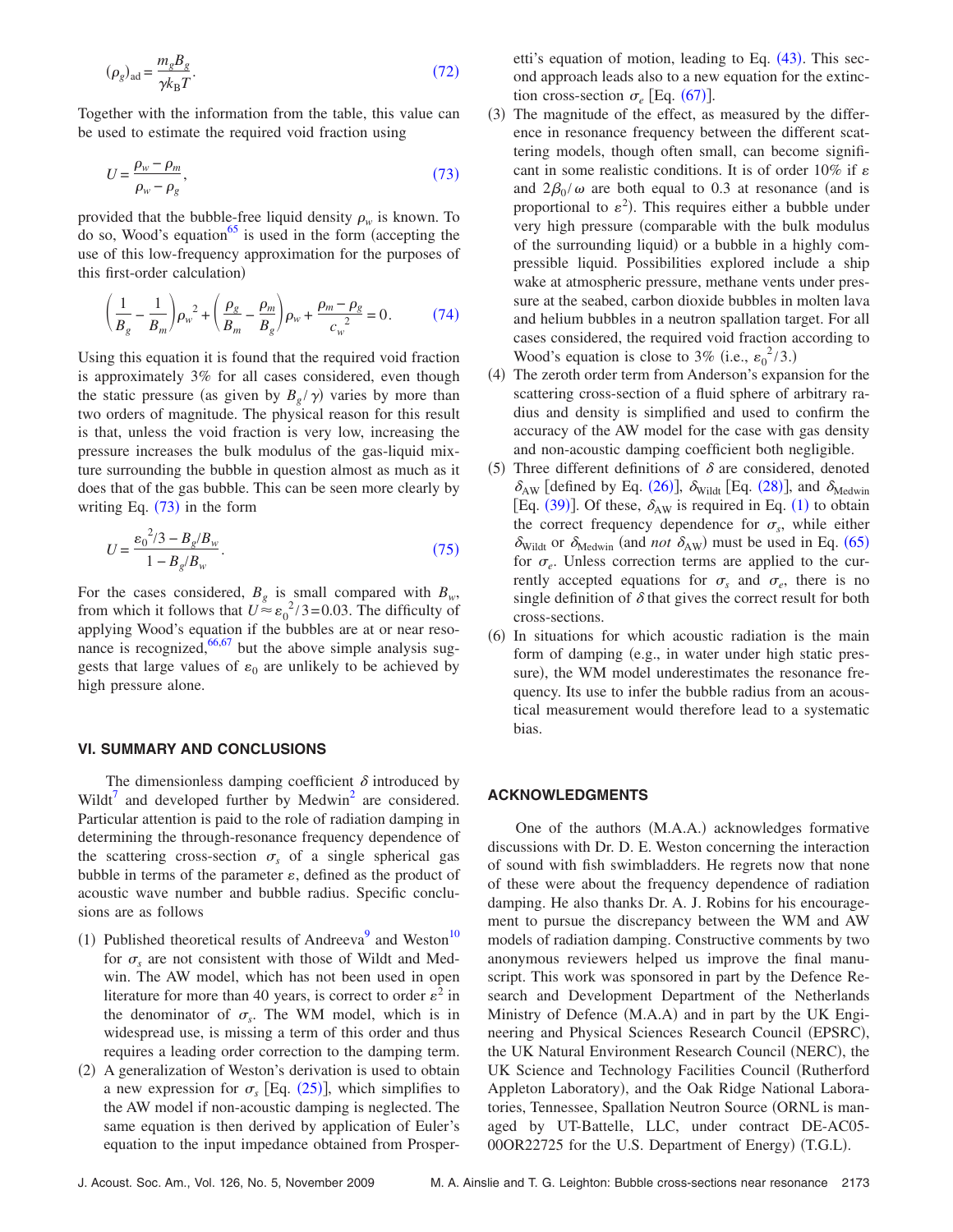<span id="page-11-0"></span><sup>1</sup>T. G. Leighton, *The Acoustic Bubble* (Academic, London, 1994).

<span id="page-11-1"></span>H. Medwin, "Counting bubbles acoustically: A review," Ultrasonics **15**,  $7-13$  (1977).

- <sup>3</sup>A. M. Sutin, S. W. Yoon, E. J. Kim, and I. N. Didenkulov, "Nonlinear acoustic method for bubble density measurements in water," J. Acoust. Soc. Am. **103**, 2377–2384 (1998).
- <sup>4</sup>D. V. Farmer, S. Vagle, and D. Booth, "A free-flooding acoustical resonator for measurement of bubble size distributions," J. Atmos. Ocean. Technol. **15**, 1132–1146 (1998).
- <span id="page-11-2"></span><sup>3</sup>T. G. Leighton, S. D. Meers, and P. R. White, "Propagation through nonlinear time-dependent bubble clouds, and the estimation of bubble populations from measured acoustic characteristics," Proc. R. Soc. London, Ser. A 460, 2521–2550 (2004).
- <span id="page-11-3"></span><sup>6</sup>T. G. Leighton, P. R. White, C. L. Morfey, J. W. L. Clarke, G. J. Heald, H. A. Dumbrell, and K. R. Holland, "The effect of reverberation on the damping of bubbles," J. Acoust. Soc. Am.  $112$ ,  $1366-1376$  (2002).<br><sup>7</sup>P. Wildt, editor, Chapter 28, "Acoustic thoory of bubbles", *Phys*
- <span id="page-11-4"></span>R. Wildt, editor, Chapter 28, "Acoustic theory of bubbles," *Physics of Sound in the Sea*, NDRC Summary Technical Report Div. 6, Vol. 8 Wash-ington, DC, 1946), pp. 460-477. [Devin (Ref. [28](#page-11-25)) and Anderson and Hampton (Ref. [12](#page-11-14)) both refer to an earlier unpublished report by Spitzer (Ref. [22](#page-11-18)) that Devin credits in part to Willis. The author(s) of Ref. 22 might also have written Wildt's Chap. 28].
- <span id="page-11-5"></span><sup>8</sup>H. Medwin, "Acoustical determination of bubble-size spectra," J. Acoust. Soc. Am. **62**, 1041–1044 (1977).
- <span id="page-11-6"></span><sup>9</sup>I. B. Andreeva, "Scattering of sound by air bladders of fish in deep soundscattering ocean layers," Akust. Zh. 10, 20-24 (1964); English translation in Sov. Phys. Acoust. **10**, 17-20 (1964).
- <span id="page-11-7"></span><sup>10</sup>D. E. Weston, "Sound propagation in the presence of bladder fish," Un*derwater Acoustics* NATO Advanced Study Institute Series Vol. **II**, Copenhagen, edited by V. M. Albers (Plenum, New York, 1967), pp. 55-88.
- <span id="page-11-8"></span> $11$ D. E. Weston, "Acoustic interaction effects in arrays of small spheres," J. Acoust. Soc. Am. 39, 316-322 (1966).
- <span id="page-11-14"></span><sup>12</sup>A. L. Anderson and L. D. Hampton, "Acoustics of gas-bearing sediments I. Background," J. Acoust. Soc. Am. 67, 1865–1889 (1980).
- <span id="page-11-9"></span><sup>13</sup>M. A. Ainslie and T. G. Leighton, "The influence of radiation damping on through-resonance variation in the scattering cross-section of gas bubbles," *Underwater Acoustics Measurements: Technologies and Results*, Second International Conference and Exhibition, FORTH, Crete, 25–29 June 2007, edited by J. Papadakis and L. Bjørnø, pp. 571–576.
- <span id="page-11-10"></span>14A. Prosperetti, "Thermal effects and damping mechanisms in the forced radial oscillations of gas bubbles in liquids," J. Acoust. Soc. Am. **61**, 17-27 (1977).
- <span id="page-11-11"></span><sup>15</sup>V. C. Anderson, "Sound scattering from a fluid sphere," J. Acoust. Soc. Am. 22, 426-431 (1950).
- <span id="page-11-12"></span>. 16H. Medwin and C. S. Clay, *Fundamentals of Acoustical Oceanography* (Academic, Boston, 1998).
- <span id="page-11-20"></span><sup>17</sup>L. M. Brekhovskikh and Yu. P. Lysanov, *Fundamentals of Ocean Acous*tics, 3rd ed. (Springer-Verlag, New York, 2003).
- <span id="page-11-13"></span>. 18D. R. Jackson and M. D. Richardson, *High-Frequency Seafloor Acoustics* (Springer, New York, 2007).
- <span id="page-11-15"></span> $^{19}R$ . H. Love, "Resonant acoustic scattering by swimbladder-bearing fish," J. Acoust. Soc. Am. 64, 571-580 (1978).
- <span id="page-11-16"></span> $20$ K. W. Commander and A. Prosperetti, "Linear pressure waves in bubbly liquids: Comparison between theory and experiments," J. Acoust. Soc. Am. 85, 732-746 (1989).
- <span id="page-11-17"></span> $^{21}$ D. E. Weston, "Assessment methods for biological scattering and attenuation in ocean acoustics," BAeSEMA Report No. C3305/7/TR-1, Director Science (Sea), Ministry of Defence, London, 1995.
- <span id="page-11-18"></span><sup>22</sup>L. Spitzer, Jr., "Acoustic properties of gas bubbles in a liquid," OSRD Report No. 1705 Division of War Research, Columbia University, 1943. This report has not been seen by the present authors.
- <span id="page-11-19"></span><sup>23</sup>C. L. Morfey, *Dictionary of Acoustics* (Academic, San Diego, 2001).
- <span id="page-11-21"></span>. 24C. S. Clay and H. Medwin, *Acoustical Oceanography: Principles and Applications* (Wiley, New York, 1977), p. 463.
- <span id="page-11-22"></span> $^{25}$ M. Minnaert, "On musical air-bubbles and the sounds of running water," Philos. Mag. 16, 235-248 (1933).
- <span id="page-11-23"></span><sup>26</sup>Definition 5.05 resonance frequency, American National Standard Acoustical Terminology, ANSI S1.1.-1994 (ASA 111-1994), Revision of ANSI S1.1-1960 (R1976) (Acoustical Society of America, New York, 1994)
- <span id="page-11-24"></span>S1.1-1960 (R1976) (Acoustical Society of America, New York, 1994).<br><sup>27</sup>Electropedia (IEV online), http://www.electropedia.org/iev/iev.nsf (Last viewed February, 2009).
- <span id="page-11-25"></span><sup>28</sup>C. Devin, Jr., "Survey of thermal, radiation, and viscous damping of pulsating air bubbles in water," J. Acoust. Soc. Am. 31, 1654–1667 (1959).
- <span id="page-11-26"></span> $2^{9}$ F. D. Smith, "On the destructive mechanical effects of the gas-bubbles

liberated by the passage of intense sound through a liquid," Philos. Mag. **19**, 1147–1151 (1935).

- <span id="page-11-27"></span> $^{30}$ G. Houghton, "Theory of bubble pulsation and cavitation," J. Acoust. Soc. Am. 35, 1387-1393 (1963).
- <span id="page-11-28"></span> $31$ V. L. Newhouse and P. M. Shankar, "Bubble size measurements using the nonlinear mixing of two frequencies," J. Acoust. Soc. Am. **75**, 1473–1477  $(1984).$
- <span id="page-11-29"></span><sup>32</sup>T. R. Hahn, "Low frequency sound scattering from spherical assemblages of bubbles using effective medium theory," J. Acoust. Soc. Am. **122**, 3252-3267 (2007).
- <span id="page-11-30"></span> $33X$ . Yang and C. C. Church, "A model for the dynamics of gas bubbles in soft tissue," J. Acoust. Soc. Am. **118**, 3595-3606 (2005).
- <span id="page-11-31"></span><sup>34</sup>N. de Jong, L. Hoff, T. Skotland, and N. Bom, "Absorption and scatter of encapsulated gas filled microspheres: Theoretical considerations and some measurements," Ultrasonics 30, 95-103 (1992).
- <span id="page-11-32"></span><sup>35</sup>N. de Jong and L. Hoff, "Ultrasound scattering properties of Albunex microspheres," Ultrasonics 31, 175-181 (1993).
- <span id="page-11-33"></span><sup>36</sup>N. de Jong, "Acoustic properties of ultrasound contrast agents," Ph.D. thesis, Erasmus University of Rotterdam, Rotterdam, The Netherlands  $(1993).$
- <span id="page-11-34"></span><sup>37</sup>L. Hoff, P. C. Sontum, and B. Hoff, "Acoustic properties of shellencapsulated, gas-filled ultrasound contrast agents," Proc.-IEEE Ultrason. Symp. 2, 1441-1444 (1996).
- <span id="page-11-35"></span><sup>38</sup>M. Chan, K. Soetanto, and M. Okujima, "Simulations of contrast effects from free microbubbles in relation to their size, concentration and acoustic properties," Jpn. J. Appl. Phys., Part 1 **36**, 3242–3245 (1997).
- <span id="page-11-36"></span><sup>39</sup>G. M. Campbell and E. Mougeot, "Creation and characterisation of aerated food products," Trends Food Sci. Technol. **10**, 283-296 (1999).
- <span id="page-11-37"></span>. 40W. Punurai, J. Jarzynski, J. Qu, K. E. Kurtis, and L. J. Jacobs, "Characterization of entrained air voids in cement paste with scattered ultrasound," NDT & E Int. 39, 514-524 (2006).
- <span id="page-11-38"></span><sup>41</sup>E. Suess, M. E. Torres, G. Bohrmann, R. W. Collier, D. Rickert, C. Goldfinger, P. Linke, A. Heuser, H. Sahling, K. Heeschen, C. Jung, K. Nakamura, J. Greinert, O. Pfannkuche, A. Trehu, G. Klinkhammer, M. J. Whiticar, A. Eisenhauer, B. Teichert, and M. Elvert, "Sea floor methane hydrates at Hydrate Ridge, Cascadia margin," in *Natural Gas Hydrates: Occurrence, Distribution, and Detection*, Geophys. Monograph Series Vol. 124, edited by C. K. Paull and W. P. Dillon (American Geophysical Union, Washington, DC, 2001), pp. 87-98.
- <span id="page-11-39"></span> $^{42}$ M. J. Buckingham and M. A. Garcés, "A canonical model of volcano acoustics," J. Geophys. Res. 101, 8129-8151 (1996).
- <span id="page-11-40"></span>. 43M. A. Garcés, "On the volcanic waveguide," J. Geophys. Res. **<sup>102</sup>**, 22547-22564 (1997).
- <span id="page-11-41"></span><sup>44</sup>S. Vergniolle and C. Jaupart, "Dynamics of degassing at Kilauea Volcano, Hawaii," J. Geophys. Res. 95, 2793-2809 (1990).
- <sup>45</sup>S. Vergniolle and G. Brandeis, "Origin of the sound generated by Strombolian explosions," Geophys. Res. Lett. 21, 1959-1962 (1994).
- <sup>46</sup>S. Vergniolle, G. Brandeis, and J.-C. Mareschal, "Strombolian explosions: 2. Eruption dynamics determined from acoustic measurements," J. Geophys. Res. 101, 20449-20466 (1996).
- <span id="page-11-48"></span> $47S$ . Vergniolle and J. Caplan-Auerbach, "Acoustic measurements of the 1999 basaltic eruption of Shishaldin volcano, Alaska 2. Precursor to the Subplinian phase," J. Volcanol. Geotherm. Res. 137, 135-151 (2004).
- <span id="page-11-42"></span><sup>48</sup>J. B. Johnson, R. C. Aster, and P. R. Kyle, "Volcanic eruptions observed with infrasound," Geophys. Res. Lett. 31, L14604 (2004).
- <span id="page-11-43"></span> $^{49}$ E. C. Monahan and N. Q. Lu, "Acoustically relevant bubble assemblages and their dependence on meteorological parameters," IEEE J. Ocean. Eng. **15**, 340–345 (1990).
- <span id="page-11-44"></span><sup>50</sup>M. Simonnet, C. Gentric, E. Olmos, and N. Midoux, "Experimental determination of the drag coefficient in a swarm of bubbles," Chem. Eng. Sci. **62**, 858–866 (2007).
- <span id="page-11-45"></span>. 51A. J. Walton, M. G. Gunn, and G. T. Reynolds, "The quality factor of oscillating bubbles as an indication of gas content with particular reference to methane," IEEE J. Ocean. Eng. 30, 924-926 (2005).
- <span id="page-11-46"></span><sup>52</sup>J. Peckmann and V. Thiel, "Carbon cycling at ancient methane-seeps," Chem. Geol. 205, 443-467 (2004).
- <span id="page-11-47"></span>. 53Ø. Johansen, "*DeepBlow*—a Lagrangian plume model for deep water blowouts," Spill Sci. Technol. Bull 6, 103-111 (2000).
- <span id="page-11-49"></span>. 54M. A. Garcés, "Theory of acoustic propagation in a multi-phase stratified liquid flowing within an elastic-walled conduit of varying cross-sectional area," J. Volcanol. Geotherm. Res. 101, 1-17 (2000).
- <sup>55</sup>M. A. Garcés, S. R. McNutt, R. A. Hansen, and J. C. Eichelberger, "Application of wave-theoretical seismoacoustic models to the interpretation of explosion and eruption tremor signals radiated by Pavlof volcano,